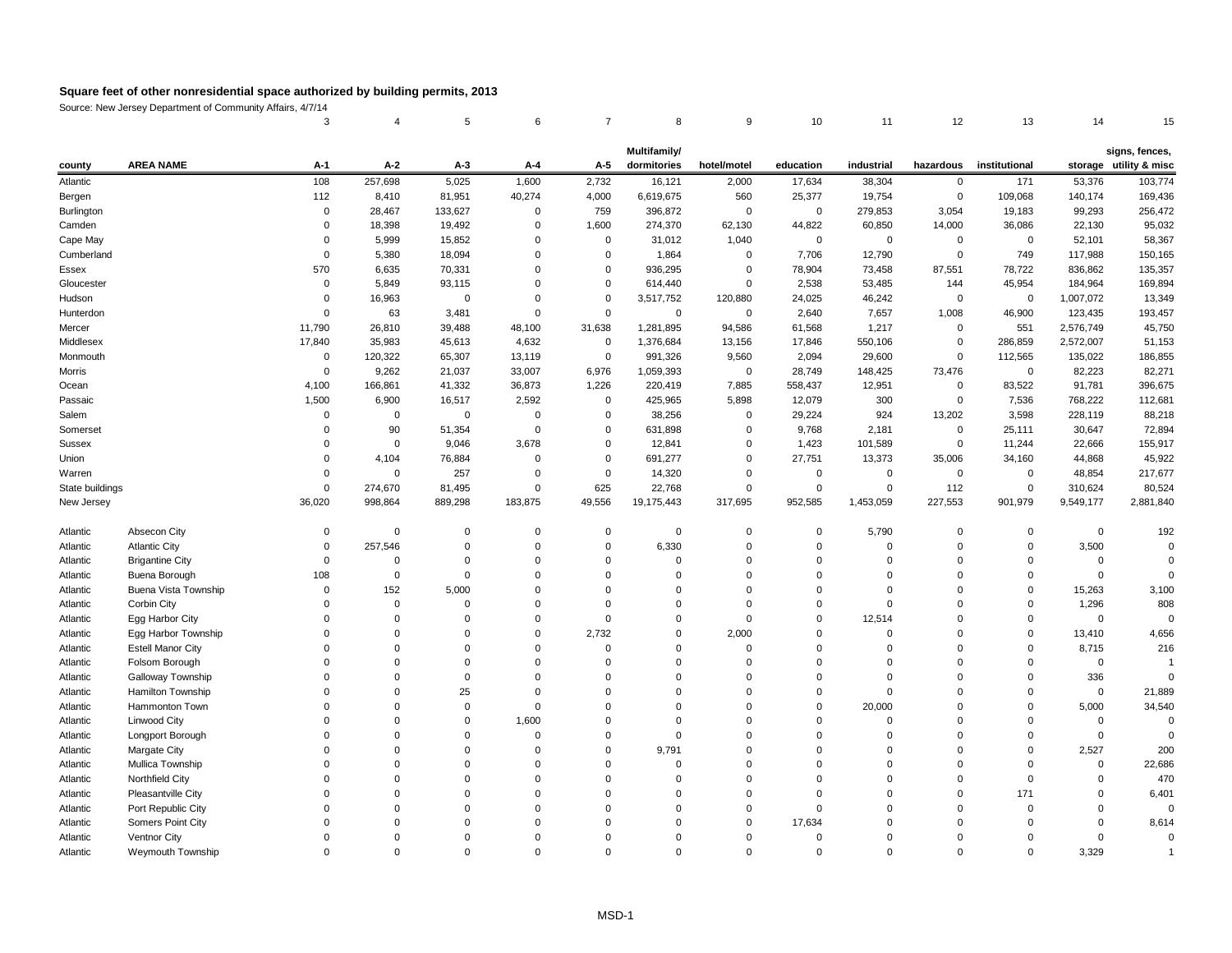Source: New Jersey Department of Community Affairs, 4/7/14

|        |                                 |       |                |                |          |          | <b>Multifamily/</b> |             |           |            |           |               |             | signs, fences,         |
|--------|---------------------------------|-------|----------------|----------------|----------|----------|---------------------|-------------|-----------|------------|-----------|---------------|-------------|------------------------|
| county | <b>AREA NAME</b>                | $A-1$ | $A-2$          | $A-3$          | $A-4$    | $A-5$    | dormitories         | hotel/motel | education | industrial | hazardous | institutional |             | storage utility & misc |
| Bergen | Allendale Borough               |       | $\overline{0}$ | $\mathbf 0$    | $\Omega$ | $\Omega$ | $\mathbf{0}$        | 0           | 0         | $\Omega$   |           | $\Omega$      |             |                        |
| Bergen | Alpine Borough                  |       | $\Omega$       |                |          | $\Omega$ | 0                   |             |           |            |           |               |             | 398                    |
| Bergen | Bergenfield Borough             |       | 3,768          |                |          | $\Omega$ | 3,375               |             |           |            |           | $\Omega$      |             |                        |
| Bergen | Bogota Borough                  |       |                |                |          |          |                     |             |           |            |           |               |             | 764                    |
| Bergen | Carlstadt Borough               |       |                |                |          |          | $\Omega$            |             |           |            |           |               |             | 288                    |
| Bergen | Cliffside Park Borough          |       |                |                |          | $\Omega$ | 112,005             |             |           |            |           |               |             |                        |
| Bergen | Closter Borough                 |       |                |                |          | $\Omega$ | 0                   |             | 1,020     |            |           | $\Omega$      |             | 595                    |
| Bergen | Cresskill Borough               |       |                |                |          |          |                     |             |           |            |           |               |             |                        |
| Bergen | Demarest Borough                |       |                |                |          |          |                     |             |           |            |           |               |             |                        |
| Bergen | Dumont Borough                  |       |                |                |          |          |                     |             |           |            |           |               |             |                        |
| Bergen | Elmwood Park Borough            |       |                |                |          | $\Omega$ | 83,917              |             |           |            |           | $\Omega$      |             | 315                    |
| Bergen | East Rutherford Borough         |       |                |                |          | $\Omega$ | $\Omega$            |             | 10,796    | 4,572      |           |               |             | 350                    |
| Bergen | Edgewater Borough               |       |                |                | 39,425   | 1,600    | 58,594              |             |           |            |           |               |             | 38,766                 |
| Bergen | Emerson Borough                 |       | $\Omega$       | 7,400          |          |          |                     |             |           |            |           | $\Omega$      |             | 416                    |
| Bergen | <b>Englewood City</b>           |       | 741            | 23,365         |          |          |                     |             |           |            |           | 3,324         |             | 3,493                  |
| Bergen | <b>Englewood Cliffs Borough</b> |       | $\Omega$       |                |          |          |                     |             |           |            |           | $\mathbf{0}$  |             | 392                    |
| Bergen | Fair Lawn Borough               |       |                |                |          | $\Omega$ | 158,160             |             | 0         | 15,180     |           | 0             | 54,490      |                        |
| Bergen | Fairview Borough                |       |                |                |          |          | $\Omega$            |             |           |            |           |               |             |                        |
| Bergen | Fort Lee Borough                | 112   |                | 0              |          | 0        | 5,609,794           |             |           |            |           | $\Omega$      |             |                        |
| Bergen | Franklin Lakes Borough          |       | $\Omega$       | 614            |          | $\Omega$ | $\Omega$            |             |           |            |           | 10,994        |             | 74,252                 |
| Bergen | <b>Garfield City</b>            |       | 3,900          | 13,169         |          | $\Omega$ | 55,507              |             | 4,224     |            |           |               |             | 831                    |
| Bergen | Glen Rock Borough               |       |                |                |          |          |                     |             |           |            |           | $\Omega$      |             | 898                    |
| Bergen | Hackensack City                 |       |                | $\Omega$       |          |          |                     |             |           |            |           | 22,615        |             | 1,375                  |
| Bergen | Harrington Park Borough         |       | $\mathbf 0$    | 15,148         |          |          |                     |             |           |            |           | $\Omega$      |             | 2,536                  |
| Bergen | Hasbrouck Heights Borough       |       |                | $\Omega$       |          | 2,400    |                     |             |           |            |           |               |             | 364                    |
| Bergen | Haworth Borough                 |       |                | 2,866          |          |          |                     |             |           |            |           |               |             |                        |
| Bergen | Hillsdale Borough               |       |                | 0              |          |          |                     |             |           |            |           |               |             |                        |
| Bergen | Ho-Ho-Kus Borough               |       |                |                |          |          |                     | 560         |           |            |           |               |             |                        |
| Bergen | Leonia Borough                  |       |                |                |          |          |                     |             |           |            |           |               |             |                        |
| Bergen | Little Ferry Borough            |       |                |                |          |          |                     |             |           |            |           |               |             |                        |
| Bergen | Lodi Borough                    |       |                |                |          |          |                     |             |           |            |           |               |             | 8,674                  |
| Bergen | Lyndhurst Township              |       |                |                |          | $\Omega$ | 450,264             |             |           |            |           |               |             | 3,046                  |
|        | Mahwah Township                 |       |                |                |          |          |                     |             |           |            |           |               |             | 2,142                  |
| Bergen | Maywood Borough                 |       |                |                |          |          |                     |             |           |            |           |               |             | 3,137                  |
| Bergen | Midland Park Borough            |       |                |                |          |          |                     |             |           |            |           |               |             |                        |
| Bergen | Montvale Borough                |       |                |                |          | $\Omega$ |                     |             |           |            |           |               |             |                        |
| Bergen |                                 |       |                | 17,000         |          |          | 57,113              |             |           |            |           | $\Omega$      | 2,662       | 1,631                  |
| Bergen | Moonachie Borough               |       |                |                |          |          |                     |             |           |            |           |               |             |                        |
| Bergen | New Milford Borough             |       |                |                |          |          |                     |             |           |            |           |               |             |                        |
| Bergen | North Arlington Borough         |       |                | 1,004          |          |          |                     |             |           |            |           |               |             |                        |
| Bergen | Northvale Borough               |       |                |                |          |          |                     |             |           |            |           |               |             |                        |
| Bergen | Norwood Borough                 |       |                |                |          |          |                     |             |           |            |           |               |             |                        |
| Bergen | Oakland Borough                 |       |                |                |          |          |                     |             |           |            |           |               |             | 1,080                  |
| Bergen | Old Tappan Borough              |       |                |                |          |          | 10,276              |             |           |            |           |               |             | 3,736                  |
| Bergen | Oradell Borough                 |       |                |                |          |          |                     |             |           |            |           |               |             |                        |
| Bergen | Palisades Park Borough          |       |                |                |          |          |                     |             |           |            |           |               |             |                        |
| Bergen | Paramus Borough                 |       |                | 900            |          |          | 0                   |             |           |            |           | $\Omega$      | 18,720      |                        |
| Bergen | Park Ridge Borough              |       | $\mathbf 0$    | $\overline{0}$ |          | 0        | 5,407               | 0           | 0         | $\Omega$   |           | $\Omega$      | $\mathbf 0$ |                        |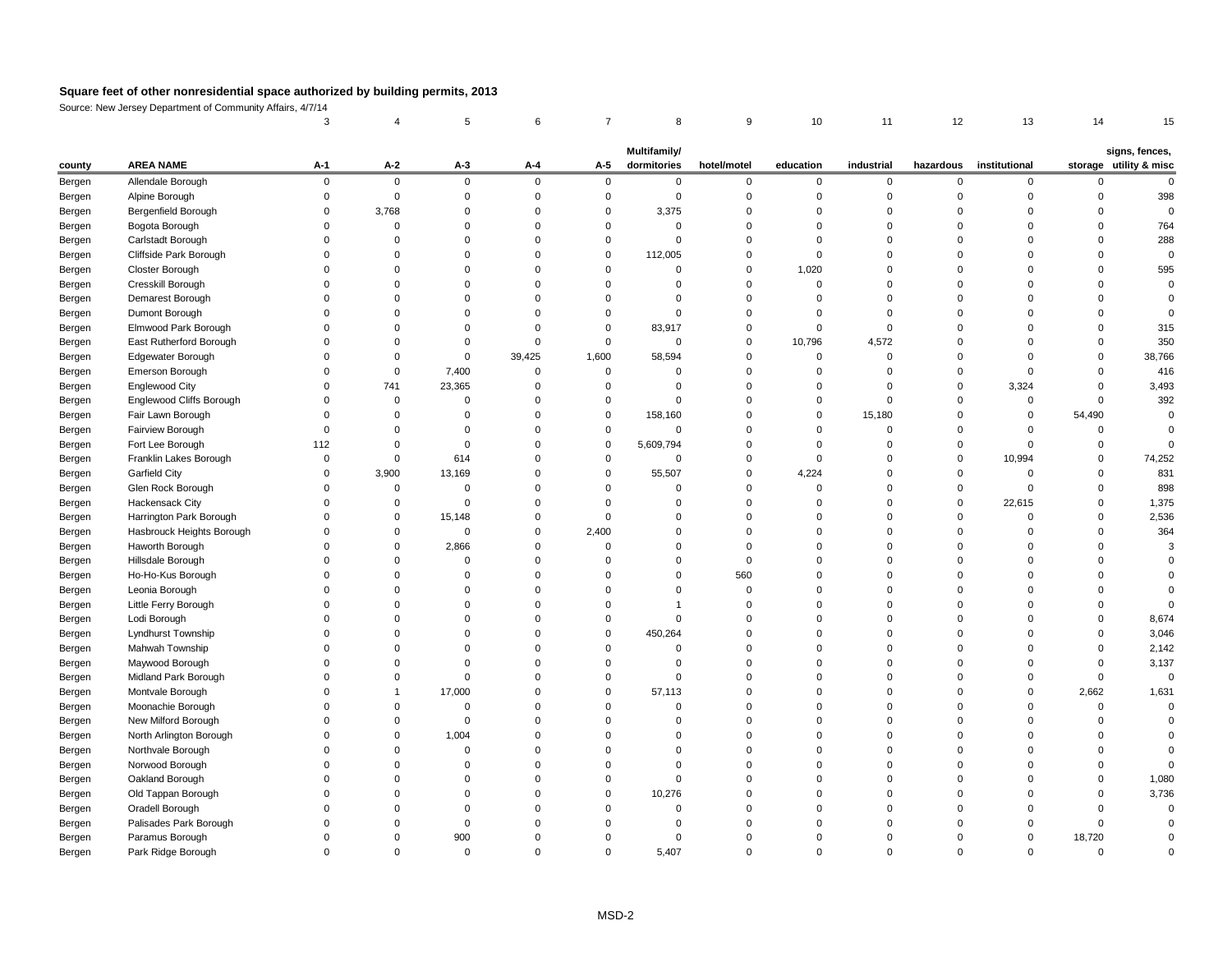Source: New Jersey Department of Community Affairs, 4/7/14

|                  |                                |          |          |                |                |             | Multifamily/ |             |           |                |             |               |          | signs, fences,         |
|------------------|--------------------------------|----------|----------|----------------|----------------|-------------|--------------|-------------|-----------|----------------|-------------|---------------|----------|------------------------|
| county           | <b>AREA NAME</b>               | $A-1$    | $A-2$    | $A-3$          | $A-4$          | $A-5$       | dormitories  | hotel/motel | education | industrial     | hazardous   | institutional |          | storage utility & misc |
| Bergen           | Ramsey Borough                 | $\Omega$ | $\Omega$ | $\overline{0}$ | $\overline{0}$ | $\Omega$    | 0            | $\mathbf 0$ | 0         | $\mathbf 0$    | $\Omega$    | $\Omega$      |          | 922                    |
| Bergen           | Ridgefield Borough             |          |          | 0              |                |             | 0            |             |           |                |             |               |          |                        |
| Bergen           | <b>Ridgefield Park Village</b> |          |          | 485            |                |             | $\Omega$     |             |           |                |             |               |          |                        |
| Bergen           | Ridgewood Village              |          |          | 0              | 849            |             | 792          |             |           |                |             |               |          | 6,679                  |
| Bergen           | River Edge Borough             |          |          |                |                |             | $\Omega$     |             |           |                |             |               |          |                        |
| Bergen           | River Vale Township            |          |          |                |                |             | 14,384       |             |           |                |             |               |          |                        |
| Bergen           | Rochelle Park Township         |          |          |                |                |             |              |             |           |                |             | 2,030         |          |                        |
| Bergen           | Rockleigh Borough              |          |          |                |                |             |              |             |           |                |             |               | 13,054   |                        |
| Bergen           | Rutherford Borough             |          |          |                |                |             |              |             |           |                |             |               |          | 792                    |
| Bergen           | Saddle Brook Township          |          |          |                |                |             |              |             |           |                |             |               |          | 944                    |
| Bergen           | Saddle River Borough           |          |          |                |                |             |              |             |           |                |             |               |          | 1,222                  |
| Bergen           | South Hackensack Twp           |          |          |                |                |             |              |             |           |                |             |               | 2,880    |                        |
| Bergen           | <b>Teaneck Township</b>        |          |          |                |                |             |              |             |           |                |             |               |          | 645                    |
| Bergen           | <b>Tenafly Borough</b>         |          |          |                |                |             |              |             |           |                |             | 70,105        |          | 287                    |
| Bergen           | Teterboro Borough              |          |          |                |                |             |              |             |           |                |             |               |          |                        |
| Bergen           | Upper Saddle River Borough     |          |          |                |                |             |              |             |           |                |             |               |          |                        |
| Bergen           | <b>Waldwick Borough</b>        |          |          |                |                |             |              |             | 9,337     |                |             |               |          | 1,984                  |
| Bergen           | Wallington Borough             |          |          |                |                |             |              |             |           |                |             |               |          |                        |
| Bergen           | Washington Township            |          |          |                |                |             |              |             |           |                |             |               | 48,368   | 200                    |
| Bergen           | Westwood Borough               |          |          |                |                |             |              |             |           |                |             |               |          | 1,957                  |
|                  | Woodcliff Lake Borough         |          |          |                |                |             |              |             |           |                |             |               |          |                        |
| Bergen<br>Bergen | Wood-Ridge Borough             |          |          |                |                |             | 85           |             |           |                |             |               |          |                        |
|                  | <b>Wyckoff Township</b>        |          |          |                |                |             | 0            |             |           |                |             |               |          | 4,319                  |
| Bergen           | <b>Bass River Township</b>     |          |          |                |                |             |              |             |           |                |             |               |          |                        |
| Burlington       |                                |          |          |                |                |             |              |             |           |                |             |               |          | 565                    |
| Burlington       | <b>Beverly City</b>            |          |          |                |                |             |              |             |           |                |             |               |          |                        |
| Burlington       | <b>Bordentown City</b>         |          |          |                |                |             |              |             |           |                |             |               |          | 288                    |
| Burlington       | Bordentown Township            |          |          |                |                |             | 90,112       |             |           |                |             |               |          | 8,512                  |
| Burlington       | <b>Burlington City</b>         |          |          |                |                |             |              |             |           | 25,021         |             |               |          | 616                    |
| Burlington       | <b>Burlington Township</b>     |          | 4,542    |                |                |             | 400          |             |           |                |             |               |          | 3,352                  |
| Burlington       | <b>Chesterfield Township</b>   |          | 0        | 415            |                |             | $\Omega$     |             |           |                |             |               | 31,896   | 3,526                  |
| Burlington       | Cinnaminson Township           |          | 0        | 3,202          |                |             | 71,619       |             |           | 10,929         |             |               | 864      | 15,109                 |
| Burlington       | Delanco Township               |          |          | 900            |                |             |              |             |           |                |             |               | 810      | 480                    |
| Burlington       | Delran Township                |          | 4,696    | 0              |                |             |              |             |           |                |             |               |          | 2,620                  |
| Burlington       | Eastampton Township            |          |          | 576            |                |             |              |             |           |                |             |               |          | 384                    |
| Burlington       | <b>Edgewater Park Township</b> |          |          | $\Omega$       |                |             |              |             |           |                |             |               |          |                        |
| Burlington       | Evesham Township               |          | 2,663    | 48,672         |                |             | 42,642       |             |           |                |             |               |          | 4,403                  |
| Burlington       | Fieldsboro Borough             |          |          |                |                |             |              |             |           |                |             |               |          | 144                    |
| Burlington       | Florence Township              | 0        | $\Omega$ |                |                |             |              |             |           | 239,703        |             |               | 2,880    | 4,268                  |
| Burlington       | Hainesport Township            | $\Omega$ | 5,754    |                |                |             |              |             |           |                |             |               | $\Omega$ | 13,187                 |
| Burlington       | Lumberton Township             |          |          |                |                |             |              |             |           |                |             |               | 20,000   | 5,258                  |
| Burlington       | Mansfield Township             |          | 2,046    |                |                |             |              |             |           |                |             |               |          | 1,000                  |
| Burlington       | Maple Shade Township           |          |          |                |                |             | $\Omega$     |             |           |                |             |               |          | 288                    |
| Burlington       | Medford Township               |          |          |                |                | 759         | 626          |             |           |                |             | 19,055        |          | 6,099                  |
| Burlington       | Medford Lakes Borough          |          |          | 450            |                |             |              |             |           |                |             |               |          | 896                    |
| Burlington       | Moorestown Township            |          | 936      | 78,644         |                |             | $\Omega$     |             |           |                |             |               |          | 105,010                |
| Burlington       | Mount Holly Township           |          | 0        | 0              |                |             | 55,272       |             |           | 0              | 3,054       |               |          | 1,200                  |
| Burlington       | Mount Laurel Township          | 0        | 5,430    | 0              |                | $\mathbf 0$ | 110,011      | 0           |           | $\overline{0}$ | $\mathbf 0$ |               |          | 0                      |
|                  |                                |          |          |                |                |             |              |             |           |                |             |               |          |                        |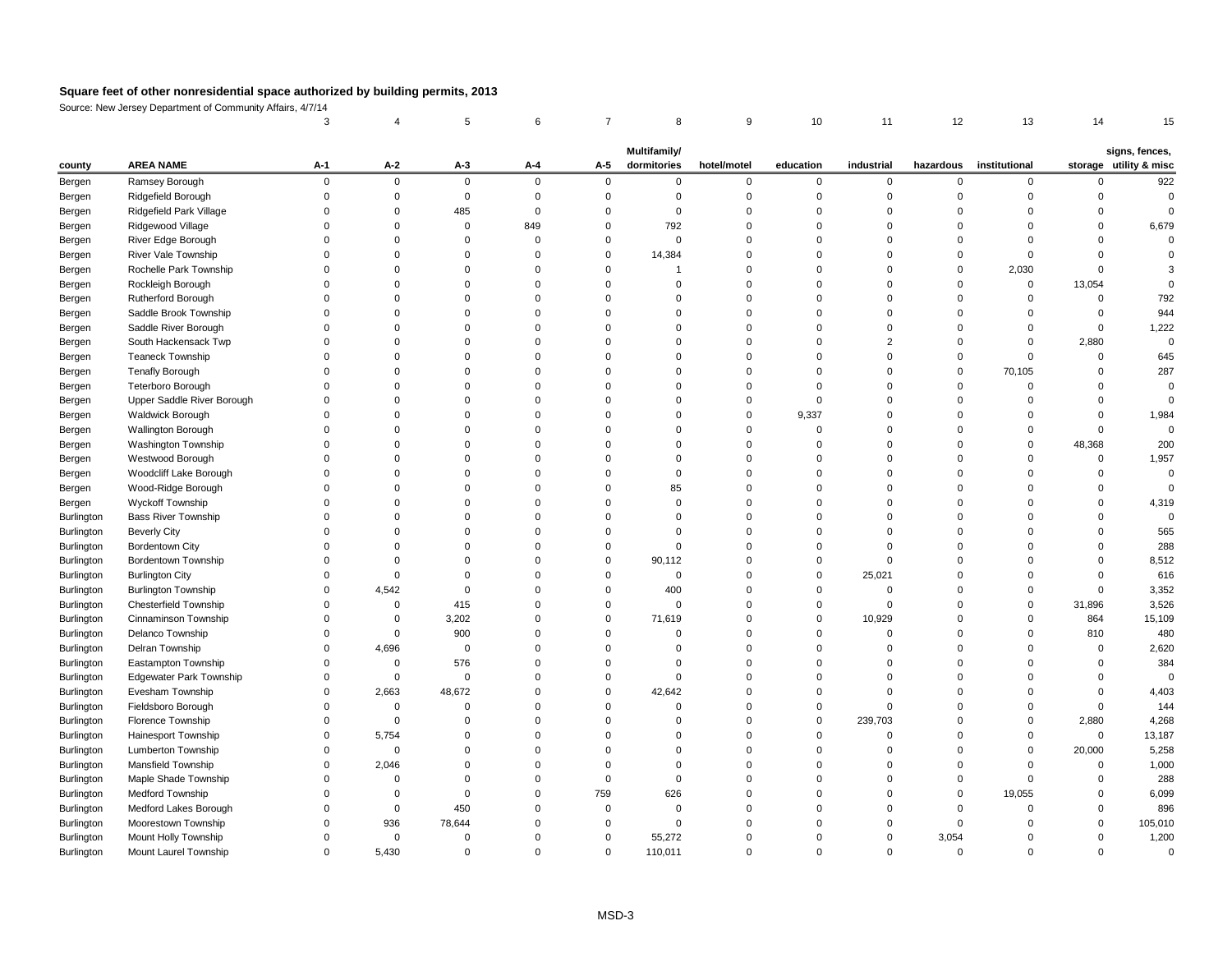Source: New Jersey Department of Community Affairs, 4/7/14

|            |                            |          |              |       |                |                | <b>Multifamily/</b> |             |           |            |           |               |              | signs, fences,         |
|------------|----------------------------|----------|--------------|-------|----------------|----------------|---------------------|-------------|-----------|------------|-----------|---------------|--------------|------------------------|
| county     | <b>AREA NAME</b>           | $A-1$    | $A-2$        | $A-3$ | $A-4$          | $A-5$          | dormitories         | hotel/motel | education | industrial | hazardous | institutional |              | storage utility & misc |
| Burlington | New Hanover Township       | $\Omega$ | $\mathbf 0$  | 0     | $\overline{0}$ | $\mathbf{0}$   | $\Omega$            | $\Omega$    | 0         | $\Omega$   | $\Omega$  | $\Omega$      | 840          |                        |
| Burlington | North Hanover Township     |          | ∩            |       |                |                |                     |             |           |            |           |               | 864          | 6,876                  |
| Burlington | Palmyra Borough            |          |              |       |                |                |                     |             |           |            |           |               | $\Omega$     |                        |
| Burlington | Pemberton Borough          |          |              |       |                |                |                     |             |           |            |           |               | $\Omega$     | 276                    |
| Burlington | Pemberton Township         |          |              |       |                |                |                     |             |           |            |           |               | 13,308       |                        |
| Burlington | Riverside Township         |          |              |       |                |                |                     |             |           |            |           |               |              |                        |
| Burlington | Riverton Borough           |          |              |       |                |                |                     |             |           |            |           |               |              | 456                    |
| Burlington | Shamong Township           |          |              |       |                |                |                     |             |           |            |           |               |              | 16,831                 |
| Burlington | Southampton Township       |          |              |       |                |                |                     |             |           |            |           |               | 23,660       | 19,550                 |
| Burlington | Springfield Township       |          | <sup>0</sup> | 768   |                |                |                     |             |           |            |           |               | ∩            | 14,296                 |
| Burlington | <b>Tabernacle Township</b> |          |              |       |                |                |                     |             |           | 4,200      |           |               |              | 12,680                 |
| Burlington | Washington Township        |          |              |       |                |                |                     |             |           |            |           |               | 3,721        | 672                    |
| Burlington | Westampton Township        |          |              |       |                |                |                     |             |           |            |           | 128           | $\mathbf{0}$ | 2,841                  |
| Burlington | Willingboro Township       |          | 2,400        |       |                | 0              | 26,190              |             |           |            |           |               | 450          |                        |
| Burlington | Woodland Township          |          |              |       |                |                |                     |             |           |            |           |               | $\Omega$     | 4,784                  |
| Burlington | Wrightstown Borough        |          |              |       |                |                |                     |             |           |            |           |               |              |                        |
| Camden     | Audubon Borough            |          |              |       |                |                |                     |             |           |            |           |               |              | 1,564                  |
| Camden     | Audubon Park Borough       |          |              |       |                |                |                     |             |           |            |           |               |              |                        |
| Camden     | Barrington Borough         |          |              |       |                |                |                     |             |           |            |           |               |              |                        |
| Camden     | Bellmawr Borough           |          |              |       |                |                |                     |             |           |            |           |               | 1,460        |                        |
| Camden     | <b>Berlin Borough</b>      |          |              |       |                |                |                     |             |           |            |           |               |              | 5,864                  |
| Camden     | <b>Berlin Township</b>     |          |              | 8,677 |                |                |                     |             |           |            |           |               |              |                        |
| Camden     | Brooklawn Borough          |          |              |       |                |                |                     |             |           |            |           |               |              |                        |
| Camden     | Camden City                |          |              | 516   |                |                | 851                 |             | 44,822    | 22,400     |           |               |              | 2,548                  |
| Camden     | Cherry Hill Township       |          | 5,694        |       |                |                | 35,447              |             |           | 1,361      | 14,000    |               |              | 2,060                  |
| Camden     | Chesilhurst Borough        |          |              |       |                |                |                     |             |           |            |           |               |              |                        |
| Camden     | Clementon Borough          |          | 0            |       |                |                |                     |             |           |            |           |               | 1,470        | 480                    |
| Camden     | Collingswood Borough       |          |              |       |                | $\overline{0}$ | 103,110             |             |           | 288        |           |               |              | 880                    |
| Camden     | Gibbsboro Borough          |          |              |       |                |                |                     |             |           | $\Omega$   |           |               |              |                        |
| Camden     | <b>Gloucester City</b>     |          |              |       |                |                |                     |             |           |            |           |               | 10,000       | 6,040                  |
| Camden     | <b>Gloucester Township</b> |          | 0            | 2,920 |                | $\Omega$       | 88,128              |             |           | 240        |           | 126           | 9,200        | 31,341                 |
| Camden     | Haddon Township            |          |              |       |                |                |                     |             |           |            |           |               |              |                        |
| Camden     | Haddonfield Borough        |          |              |       |                |                |                     |             |           |            |           | 35,960        |              | 2,877                  |
| Camden     | Haddon Heights Borough     |          |              |       |                | 1,600          |                     |             |           |            |           |               |              | 432                    |
| Camden     | Hi-nella Borough           |          |              |       |                |                |                     |             |           |            |           |               |              |                        |
| Camden     | Laurel Springs Borough     |          |              |       |                |                |                     |             |           |            |           |               |              | 256                    |
| Camden     | Lawnside Borough           |          |              |       |                |                |                     |             |           |            |           |               |              | 0                      |
| Camden     | Lindenwold Borough         |          | 2,400        |       |                | $\Omega$       | 10,980              |             |           |            |           |               |              | 2,140                  |
| Camden     | Magnolia Borough           |          | 2,635        |       |                |                |                     |             |           |            |           |               |              |                        |
| Camden     | Merchantville Borough      |          |              |       |                |                |                     |             |           |            |           |               |              |                        |
| Camden     | Mount Ephraim Borough      |          |              |       |                |                |                     |             |           |            |           |               |              |                        |
|            |                            |          |              |       |                |                |                     |             |           |            |           |               |              |                        |
| Camden     | Oaklyn Borough             |          |              |       |                |                |                     |             |           |            |           |               |              |                        |
| Camden     | Pennsauken Township        |          | ∩            |       |                |                |                     |             |           | 34,061     |           |               |              |                        |
| Camden     | Pine Hill Borough          |          |              | 3,179 |                |                | 35,854              |             |           |            |           |               |              | 882                    |
| Camden     | Pine Valley Borough        |          |              |       |                |                |                     |             |           |            |           |               |              |                        |
| Camden     | Runnemede Borough          |          |              |       |                |                |                     |             |           |            |           |               |              |                        |
| Camden     | Somerdale Borough          |          | 0            |       | 0              |                |                     | 0           |           | 0          | 0         |               |              | 720                    |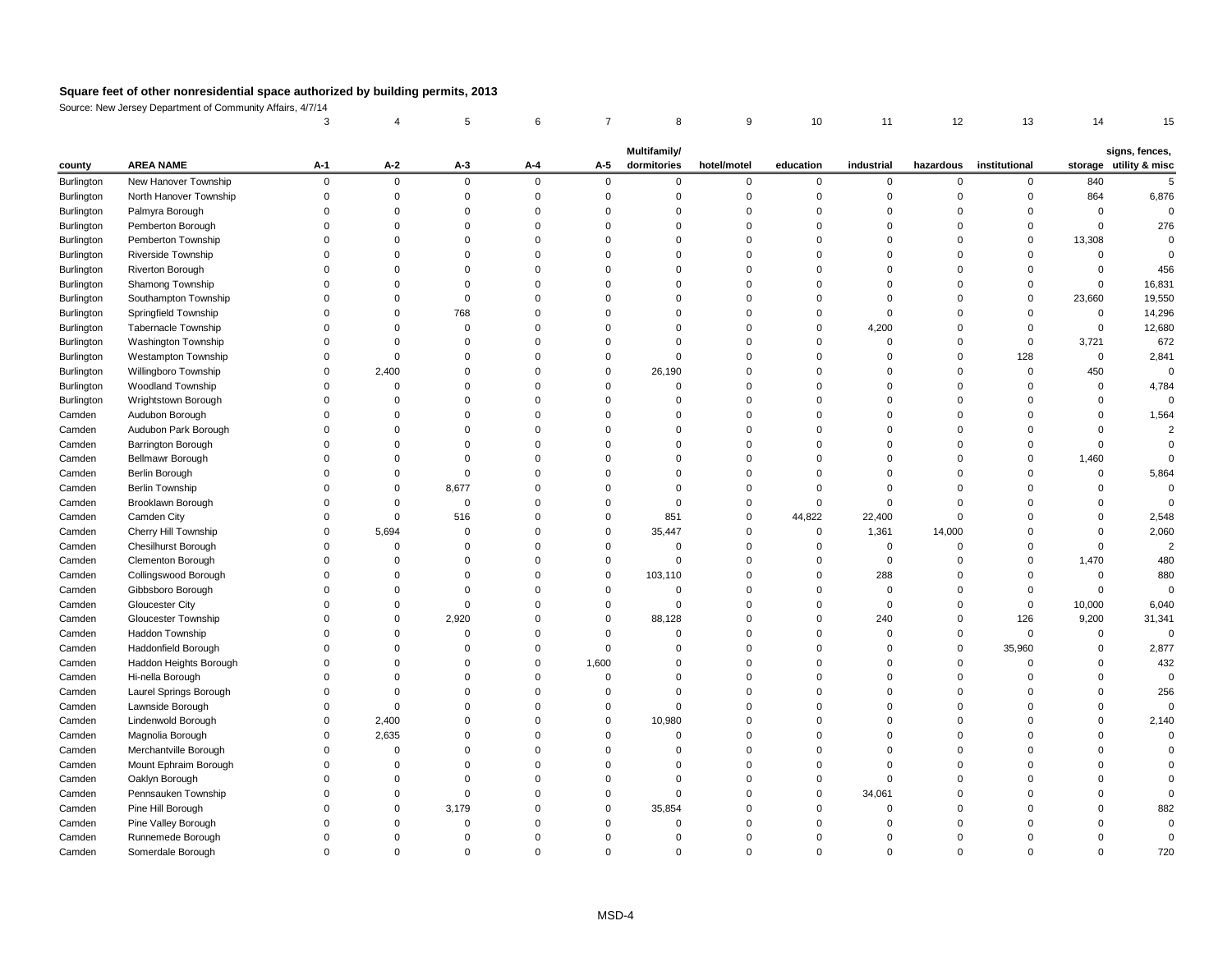Source: New Jersey Department of Community Affairs, 4/7/14

| county       | <b>AREA NAME</b>                | $A-1$ | $A-2$       | $A-3$       | $A - 4$  | $A-5$    | <b>Multifamily/</b><br>dormitories | hotel/motel | education | industrial | hazardous | institutional |              | signs, fences,<br>storage utility & misc |
|--------------|---------------------------------|-------|-------------|-------------|----------|----------|------------------------------------|-------------|-----------|------------|-----------|---------------|--------------|------------------------------------------|
| Camden       | <b>Stratford Borough</b>        |       | $\mathbf 0$ | $\mathbf 0$ | $\Omega$ | $\Omega$ |                                    | $\Omega$    | 0         | $\Omega$   | $\Omega$  | $\Omega$      |              |                                          |
| Camden       | <b>Tavistock Borough</b>        |       |             |             |          |          |                                    |             |           |            |           |               |              |                                          |
| Camden       | Voorhees Township               |       | 7,669       |             |          |          |                                    | 62,130      |           |            |           |               |              | 4,391                                    |
| Camden       | Waterford Township              |       |             |             |          |          |                                    |             |           |            |           |               |              | 9,660                                    |
| Camden       | Winslow Township                |       | 0           | 4,200       |          |          |                                    |             |           | 2,500      |           |               |              | 22,893                                   |
| Camden       | Woodlynne Borough               |       |             | 0           |          |          |                                    |             |           |            |           |               |              |                                          |
| Cape May     | Avalon Borough                  |       |             |             |          |          |                                    |             |           |            |           |               |              | 1,248                                    |
| Cape May     | Cape May City                   |       |             |             |          |          |                                    |             |           |            |           |               |              | 681                                      |
| Cape May     | Cape May Point Borough          |       |             | ∩           |          |          |                                    |             |           |            |           |               |              |                                          |
| Cape May     | Dennis Township                 |       | 0           | 11,490      |          |          |                                    |             |           |            |           |               |              | 9,331                                    |
| Cape May     | Lower Township                  |       | $\Omega$    | 4,360       |          |          |                                    |             |           |            |           |               | <sup>0</sup> | 14,639                                   |
| Cape May     | Middle Township                 |       |             |             |          |          |                                    |             |           |            |           |               | 2,400        | 18,718                                   |
| Cape May     | North Wildwood City             |       |             |             |          |          | 2,184                              | 1,040       |           |            |           |               |              |                                          |
| Cape May     | Ocean City                      |       |             |             |          |          |                                    |             |           |            |           |               |              | 2,663                                    |
| Cape May     | Sea Isle City                   |       |             |             |          | $\Omega$ | 17,934                             |             |           |            |           |               |              | 3,297                                    |
| Cape May     | Stone Harbor Borough            |       |             |             |          |          |                                    |             |           |            |           |               |              |                                          |
| Cape May     | <b>Upper Township</b>           |       |             |             |          |          | 4,658                              |             |           |            |           |               | 5,600        | 7,596                                    |
| Cape May     | West Cape May Borough           |       |             |             |          |          |                                    |             |           |            |           |               | <sup>0</sup> | 192                                      |
| Cape May     | West Wildwood Borough           |       |             |             |          |          |                                    |             |           |            |           |               |              |                                          |
| Cape May     | <b>Wildwood City</b>            |       | 5,999       |             |          |          | 6,236                              |             |           |            |           |               |              |                                          |
| Cape May     | Wildwood Crest Borough          |       |             |             |          |          |                                    |             |           |            |           |               |              |                                          |
| Cape May     | Woodbine Borough                |       |             |             |          |          |                                    |             |           |            |           |               | 44,101       |                                          |
| Cumberland   | <b>Bridgeton City</b>           |       |             |             |          |          |                                    |             | 1,024     |            |           |               |              |                                          |
| Cumberland   | <b>Commercial Township</b>      |       |             |             |          |          |                                    |             |           |            |           |               |              | 1,698                                    |
| Cumberland   | Deerfield Township              |       |             |             |          |          |                                    |             |           |            |           |               |              | 13,581                                   |
| Cumberland   | Downe Township                  |       |             |             |          |          |                                    |             |           |            |           |               |              | 181                                      |
| Cumberland   | <b>Fairfield Township</b>       |       |             |             |          |          |                                    |             |           |            |           |               |              | 4,028                                    |
| Cumberland   | <b>Greenwich Township</b>       |       |             |             |          |          |                                    |             |           |            |           |               |              | 3,372                                    |
| Cumberland   | <b>Hopewell Township</b>        |       |             |             |          |          |                                    |             |           |            |           |               |              | 8,464                                    |
| Cumberland   | Lawrence Township               |       |             |             |          |          |                                    |             |           |            |           |               |              |                                          |
| Cumberland   | Maurice River Township          |       | 270         |             |          |          |                                    |             |           |            |           |               |              | 10,979                                   |
| Cumberland   | <b>Millville City</b>           |       |             |             |          |          |                                    |             | 0         | 12,400     |           | $\Omega$      | 11,140       | 17,346                                   |
| Cumberland   | Shiloh Borough                  |       |             |             |          |          |                                    |             |           |            |           |               | $\mathbf 0$  |                                          |
| Cumberland   | <b>Stow Creek Township</b>      |       |             |             |          |          |                                    |             |           |            |           |               | 4,700        | 3,312                                    |
| Cumberland   | <b>Upper Deerfield Township</b> |       |             |             |          |          |                                    |             | 2,800     |            |           |               | 15,600       | 30,622                                   |
| Cumberland   | Vineland City                   |       | 5,110       | 18,094      |          |          | 1,864                              |             | 3,882     | 390        |           | 749           | 86,548       | 56,582                                   |
| Essex        | <b>Belleville Township</b>      |       | 1,680       |             |          |          |                                    |             |           |            |           |               | 1,291        | 4,319                                    |
| <b>Essex</b> | <b>Bloomfield Township</b>      |       |             |             |          | $\Omega$ | 94,901                             |             |           | $\Omega$   | 79,373    |               |              | 238                                      |
| Essex        | Caldwell Borough                |       |             |             |          |          |                                    |             |           |            |           |               |              |                                          |
| <b>Essex</b> | Cedar Grove Township            |       |             |             |          |          |                                    |             |           |            |           |               |              | 2,880                                    |
| Essex        | East Orange City                |       |             |             |          | - 0      | 74,340                             |             |           |            |           |               |              | 566                                      |
| Essex        | <b>Essex Fells Borough</b>      |       |             |             |          |          |                                    |             |           |            |           |               |              |                                          |
| <b>Essex</b> | <b>Fairfield Township</b>       |       |             |             |          |          |                                    |             |           |            |           |               |              |                                          |
| Essex        | Glen Ridge Borough              |       |             |             |          |          |                                    |             |           |            |           |               |              | 484                                      |
| <b>Essex</b> | Irvington Township              |       |             |             |          |          |                                    |             |           |            |           |               |              |                                          |
| Essex        | Livingston Township             |       |             |             |          |          |                                    |             |           |            |           |               |              | 6,598                                    |
| Essex        | Maplewood Township              |       | 0           | 10,575      | 0        | $\Omega$ |                                    | 0           |           | 0          | 0         |               | 0            | 5,661                                    |
|              |                                 |       |             |             |          |          |                                    |             |           |            |           |               |              |                                          |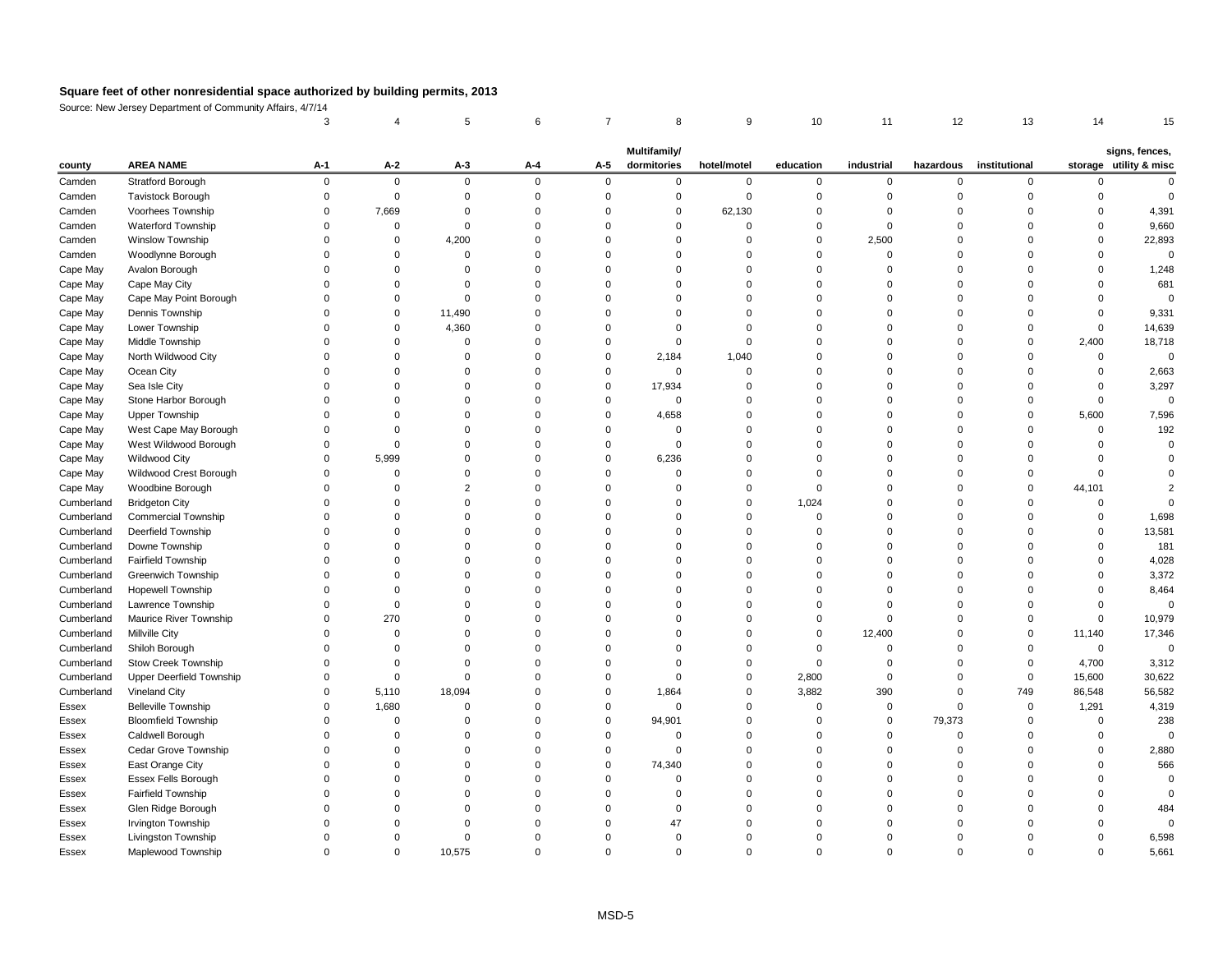Source: New Jersey Department of Community Affairs, 4/7/14

| county       | <b>AREA NAME</b>         | $A-1$    | $A-2$          | $A-3$  | $A - 4$  | $A-5$       | Multifamily/<br>dormitories | hotel/motel    | education    | industrial | hazardous | institutional |         | signs, fences,<br>storage utility & misc |
|--------------|--------------------------|----------|----------------|--------|----------|-------------|-----------------------------|----------------|--------------|------------|-----------|---------------|---------|------------------------------------------|
| Essex        | Millburn Township        | $\Omega$ | $\overline{0}$ | 39,518 | $\Omega$ | $\Omega$    | 1,997                       | $\Omega$       |              |            |           | $\Omega$      |         | 2,184                                    |
| <b>Essex</b> | Montclair Township       | 570      | $\Omega$       |        |          |             | 24,650                      |                |              |            |           | 170           |         | 17,203                                   |
| Essex        | <b>Newark City</b>       |          | 4,955          |        |          | $\Omega$    | 470,068                     |                | 55,184       | 52,020     |           | $\Omega$      | 697,603 | 5,489                                    |
| Essex        | North Caldwell Borough   |          |                |        |          |             |                             |                | 0            |            |           |               |         |                                          |
| Essex        | Nutley Township          |          |                |        |          | $\Omega$    | 103,248                     |                |              |            |           |               |         | 3,224                                    |
| Essex        | City of Orange Township  |          |                |        |          | $\Omega$    | 122,586                     |                |              |            |           |               |         |                                          |
| Essex        | Roseland Borough         |          |                |        |          |             |                             |                | 0            | 21,438     | 8,178     | 67,972        |         | 79,578                                   |
| Essex        | South Orange Village     |          | $\Omega$       | 20,238 |          |             | 44,458                      |                | 23,720       |            |           | 0             | 137,968 |                                          |
| <b>Essex</b> | Verona Township          |          |                |        |          |             |                             |                |              |            |           |               |         |                                          |
| <b>Essex</b> | West Caldwell Township   |          |                |        |          |             |                             |                |              |            |           | 10,410        |         | 1,500                                    |
| Essex        | West Orange Township     |          |                |        |          |             |                             |                |              |            |           | 170           |         | 5,433                                    |
| Gloucester   | Clayton Borough          |          |                |        |          |             |                             |                |              |            |           |               | 2,064   |                                          |
| Gloucester   | Deptford Township        |          |                |        |          |             |                             |                | 2,538        |            |           |               | 1,200   | 17,181                                   |
| Gloucester   | East Greenwich Township  |          |                |        |          |             | 3,528                       |                | $\mathbf{0}$ | 9,000      |           |               | 0       | 6,626                                    |
| Gloucester   | Elk Township             |          |                |        |          |             |                             |                |              |            |           |               | 3,812   | 50,976                                   |
| Gloucester   | Franklin Township        |          | 500            |        |          |             |                             |                |              |            |           |               | 17,409  | 8,324                                    |
| Gloucester   | Glassboro Borough        |          | $\Omega$       | 85,307 |          |             |                             |                |              |            |           |               |         | 6,863                                    |
| Gloucester   | Greenwich Township       |          | 1,843          | 0      |          |             |                             |                | 0            | 7,200      | 144       |               |         | 4,760                                    |
| Gloucester   | Harrison Township        |          | 3,062          |        |          |             |                             |                |              |            |           | 45,954        | 155     | 13,065                                   |
| Gloucester   | Logan Township           |          | $\Omega$       |        |          |             |                             |                | 0            |            |           | $\mathbf{0}$  | 123,600 | 11,824                                   |
| Gloucester   | Mantua Township          |          |                |        |          |             | 89,319                      |                | 0            | 26,360     |           |               | 4,224   | 130                                      |
| Gloucester   | Monroe Township          |          | 444            | 7,808  |          | $\Omega$    | 291,542                     |                |              |            |           |               | 4,320   | 4,320                                    |
| Gloucester   | National Park Borough    |          |                |        |          |             |                             |                |              |            |           |               |         | 476                                      |
| Gloucester   | Newfield Borough         |          |                |        |          |             |                             |                |              |            |           |               |         |                                          |
| Gloucester   | Paulsboro Borough        |          |                |        |          |             |                             |                |              |            |           |               |         |                                          |
| Gloucester   | Pitman Borough           |          |                |        |          |             |                             |                |              |            |           |               |         |                                          |
| Gloucester   | South Harrison Township  |          |                |        |          |             |                             |                |              |            |           |               | 5,980   | 4,232                                    |
| Gloucester   | Swedesboro Borough       |          |                |        |          |             |                             |                |              |            |           |               |         | 1,254                                    |
| Gloucester   | Washington Township      |          |                |        |          |             |                             |                |              |            |           | 0             | 21,600  | 5,564                                    |
| Gloucester   | Wenonah Borough          |          |                |        |          |             |                             |                |              |            |           |               |         | 369                                      |
| Gloucester   | West Deptford Township   |          |                |        |          |             |                             |                | 0            | 10,925     |           |               |         | 2,476                                    |
| Gloucester   | Westville Borough        |          |                |        |          |             |                             |                |              |            |           |               | 600     |                                          |
| Gloucester   | Woodbury City            |          |                |        |          |             |                             |                |              |            |           |               |         |                                          |
| Gloucester   | Woodbury Heights Borough |          |                |        |          |             |                             |                |              |            |           |               |         | 845                                      |
| Gloucester   | Woolwich Township        |          |                |        |          | $\Omega$    | 230,051                     |                |              |            |           |               |         | 30,609                                   |
| Hudson       | <b>Bayonne City</b>      |          |                |        |          |             | 381,941                     |                |              |            |           |               | 250,734 | 676                                      |
| Hudson       | East Newark Borough      |          |                |        |          |             |                             |                |              |            |           |               |         |                                          |
| Hudson       | Guttenberg Town          |          |                |        |          |             | $\Omega$                    | 6,873          |              |            |           |               |         |                                          |
| Hudson       | Harrison Town            |          |                |        |          | $\Omega$    | 55,441                      | 110,415        |              |            |           |               |         | 533                                      |
| Hudson       | Hoboken City             |          |                |        |          |             | 618,256                     | 392            |              |            |           |               |         |                                          |
| Hudson       | Jersey City              |          |                |        |          | $\Omega$    | 1,201,486                   | 3,200          | 24,025       | 46,242     |           | $\Omega$      | 752,294 | 7,920                                    |
| Hudson       | Kearny Town              |          |                |        |          |             | 8,939                       |                |              |            |           |               | 4,044   | 4,220                                    |
| Hudson       | North Bergen Township    |          |                |        |          |             |                             |                |              |            |           |               |         |                                          |
| Hudson       | Secaucus Town            |          | 15,631         |        |          | $\Omega$    | 22,674                      |                |              |            |           |               |         |                                          |
| Hudson       | <b>Union City</b>        |          |                |        |          | $\Omega$    | 68,273                      |                |              |            |           |               |         |                                          |
| Hudson       | Weehawken Township       |          | $\Omega$       |        |          | $\Omega$    | 1,024,124                   |                |              |            |           |               |         |                                          |
| Hudson       | West New York Town       | $\Omega$ | 1,332          | 0      | 0        | $\mathbf 0$ | 136,617                     | $\overline{0}$ | 0            | 0          | 0         |               |         |                                          |
|              |                          |          |                |        |          |             |                             |                |              |            |           |               |         |                                          |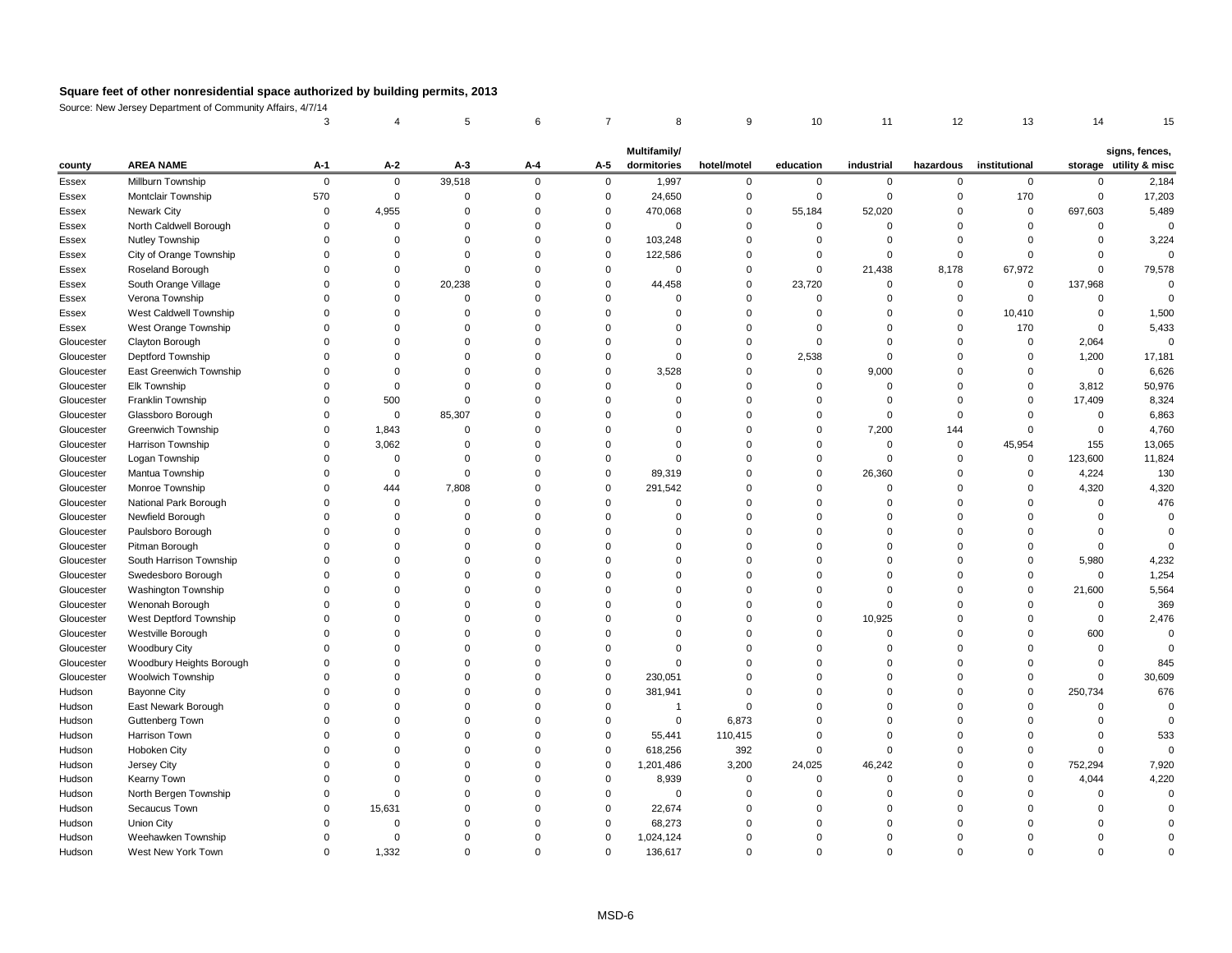Source: New Jersey Department of Community Affairs, 4/7/14

|           |                               |                              |             |          |             |              | <b>Multifamily/</b> |             |              |            |           |               |                | signs, fences,         |
|-----------|-------------------------------|------------------------------|-------------|----------|-------------|--------------|---------------------|-------------|--------------|------------|-----------|---------------|----------------|------------------------|
| county    | <b>AREA NAME</b>              | $A-1$                        | $A-2$       | $A-3$    | $A-4$       | $A-5$        | dormitories         | hotel/motel | education    | industrial | hazardous | institutional |                | storage utility & misc |
| Hunterdon | Alexandria Township           | $\Omega$                     | $\mathbf 0$ | $\Omega$ | 0           | $\mathbf{0}$ | $\Omega$            | $\Omega$    | 0            | $\Omega$   | 1,008     | $\mathbf{0}$  | 600            | 15,292                 |
| Hunterdon | <b>Bethlehem Township</b>     |                              |             |          |             |              |                     |             |              |            |           |               |                | 7,004                  |
| Hunterdon | <b>Bloomsbury Borough</b>     |                              |             |          |             |              |                     |             |              |            |           |               |                | 1,157                  |
| Hunterdon | Califon Borough               |                              |             |          |             |              |                     |             |              |            |           |               |                |                        |
| Hunterdon | Clinton Town                  |                              |             |          |             |              |                     |             |              |            |           |               |                |                        |
| Hunterdon | Clinton Township              |                              |             |          |             |              |                     |             |              |            |           |               |                | 3,781                  |
| Hunterdon | Delaware Township             |                              |             |          |             |              |                     |             |              |            |           |               | 25,408         | 7,245                  |
| Hunterdon | East Amwell Township          |                              |             |          |             |              |                     |             |              |            |           |               | 9,600          | 30,222                 |
| Hunterdon | Flemington Borough            |                              |             |          |             |              |                     |             |              |            |           |               | $\mathbf 0$    | 180                    |
| Hunterdon | Franklin Township             |                              |             |          |             |              |                     |             |              |            |           |               | 25,020         | 8,510                  |
| Hunterdon | Frenchtown Borough            |                              |             |          |             |              |                     |             |              |            |           |               |                |                        |
| Hunterdon | Glen Gardner Borough          |                              |             |          |             |              |                     |             |              |            |           |               |                |                        |
| Hunterdon | Hampton Borough               |                              |             |          |             |              |                     |             |              |            |           |               |                | 242                    |
| Hunterdon | High Bridge Borough           |                              |             |          |             |              |                     |             |              |            |           |               |                | 1,872                  |
| Hunterdon | <b>Holland Township</b>       |                              |             |          |             |              |                     |             |              |            |           |               | 2,377          | 1,557                  |
| Hunterdon | Kingwood Township             |                              |             |          |             |              |                     |             |              |            |           |               |                | 23,431                 |
| Hunterdon | Lambertville City             |                              | 60          | 3,481    |             |              |                     |             |              |            |           |               |                |                        |
| Hunterdon | Lebanon Borough               |                              |             |          |             |              |                     |             |              | 7,657      |           |               |                | 627                    |
| Hunterdon | Lebanon Township              |                              |             |          |             |              |                     |             |              |            |           |               |                | 9,449                  |
| Hunterdon | Milford Borough               |                              |             |          |             |              |                     |             |              |            |           |               |                |                        |
| Hunterdon | Raritan Township              |                              |             |          |             |              |                     |             | 2,640        |            |           | 46,900        | 57,804         | 35,964                 |
| Hunterdon | Readington Township           |                              |             |          |             |              |                     |             |              |            |           |               | 706            | 18,987                 |
| Hunterdon | Stockton Borough              |                              |             |          |             |              |                     |             |              |            |           |               | $\Omega$       | 0                      |
| Hunterdon | Tewksbury Township            |                              |             |          |             |              |                     |             |              |            |           |               | 1,917          | 11,553                 |
| Hunterdon | Union Township                |                              |             |          |             |              |                     |             |              |            |           |               |                | 921                    |
| Hunterdon | West Amwell Township          |                              |             |          |             |              |                     |             |              |            |           |               |                | 15,462                 |
| Mercer    | East Windsor Township         |                              |             |          |             |              |                     |             |              |            |           |               |                | 9,026                  |
| Mercer    | Ewing Township                |                              |             | O        |             |              | $\Omega$            | $\Omega$    | 0            |            |           |               | 1,330          |                        |
| Mercer    | Hamilton Township             |                              | $\Omega$    | 12,098   |             | $\Omega$     | 299,041             | 24,518      | 2,622        |            |           |               | $\mathbf{0}$   | 4,320                  |
| Mercer    | Hightstown Borough            |                              | ∩           |          |             |              |                     | $\Omega$    | 2,770        |            |           |               |                | 1,176                  |
| Mercer    | Hopewell Borough              |                              | $\Omega$    |          |             |              |                     |             | $\mathbf{0}$ | 1,217      |           |               |                |                        |
| Mercer    | <b>Hopewell Township</b>      | 0                            | $\Omega$    | 5,232    |             |              |                     | $\Omega$    | 473          |            |           |               | 25,942         | 16,551                 |
| Mercer    | Lawrence Township             |                              | 26,810      | 16,607   |             |              |                     | 0           | 13,260       |            |           |               | 17,900         | 2,208                  |
| Mercer    | Pennington Borough            |                              | $\Omega$    |          | $\mathbf 0$ |              |                     | $\mathbf 0$ | $\mathbf{0}$ | $\Omega$   | $\Omega$  |               | $\overline{0}$ | 3,143                  |
| Mercer    | Princeton Borough             | See Princeton (consolidated) |             |          |             |              |                     |             |              |            |           |               |                |                        |
| Mercer    | Princeton (Consolidated 1114) | 11,790                       | $\Omega$    | 0        | $\mathbf 0$ | 31,638       | 647,412             | $\Omega$    | 0            |            | $\Omega$  | 551           | 169,395        | 1,948                  |
| Mercer    | <b>Trenton City</b>           |                              |             |          | 1,240       | 0            | 226,802             | $\Omega$    |              |            |           | $\mathbf{0}$  | 360            | 0                      |
| Mercer    | Robbinsville Township         |                              | 0           |          | 46,860      | 0            | 0                   | 70,068      | 42,443       |            |           | $\Omega$      | 2,361,822      | 1,428                  |
| Mercer    | West Windsor Township         |                              | 0           | 5,550    |             | 0            | 108,640             | $\Omega$    |              |            |           |               | $\mathbf 0$    | 5,946                  |
| Middlesex | Carteret Borough              |                              | $\Omega$    |          |             | $\mathbf{0}$ | 133,735             |             |              |            |           |               | 93,570         | 0                      |
| Middlesex | Cranbury Township             |                              | 0           | 15,457   |             |              |                     |             |              |            |           |               | 132,152        | 1,804                  |
| Middlesex | Dunellen Borough              | $\Omega$                     | $\Omega$    |          |             |              |                     |             |              |            |           |               |                |                        |
| Middlesex | East Brunswick Township       | 17,840                       | 5,168       |          |             |              | 62,192              |             |              |            |           |               |                | 656                    |
| Middlesex | Edison Township               | $\Omega$                     | 9,651       | 18,312   |             |              |                     | $\Omega$    | 15,500       |            |           | 2,394         |                | 984                    |
| Middlesex | Helmetta Borough              |                              | 0           |          |             |              |                     |             |              |            |           |               |                | 0                      |
| Middlesex | <b>Highland Park Borough</b>  |                              | $\Omega$    |          |             |              |                     |             |              |            |           |               |                | 7,892                  |
| Middlesex | Jamesburg Borough             | 0                            | $\mathbf 0$ |          | 0           |              |                     | $\Omega$    | 0            |            |           |               |                | 1,282                  |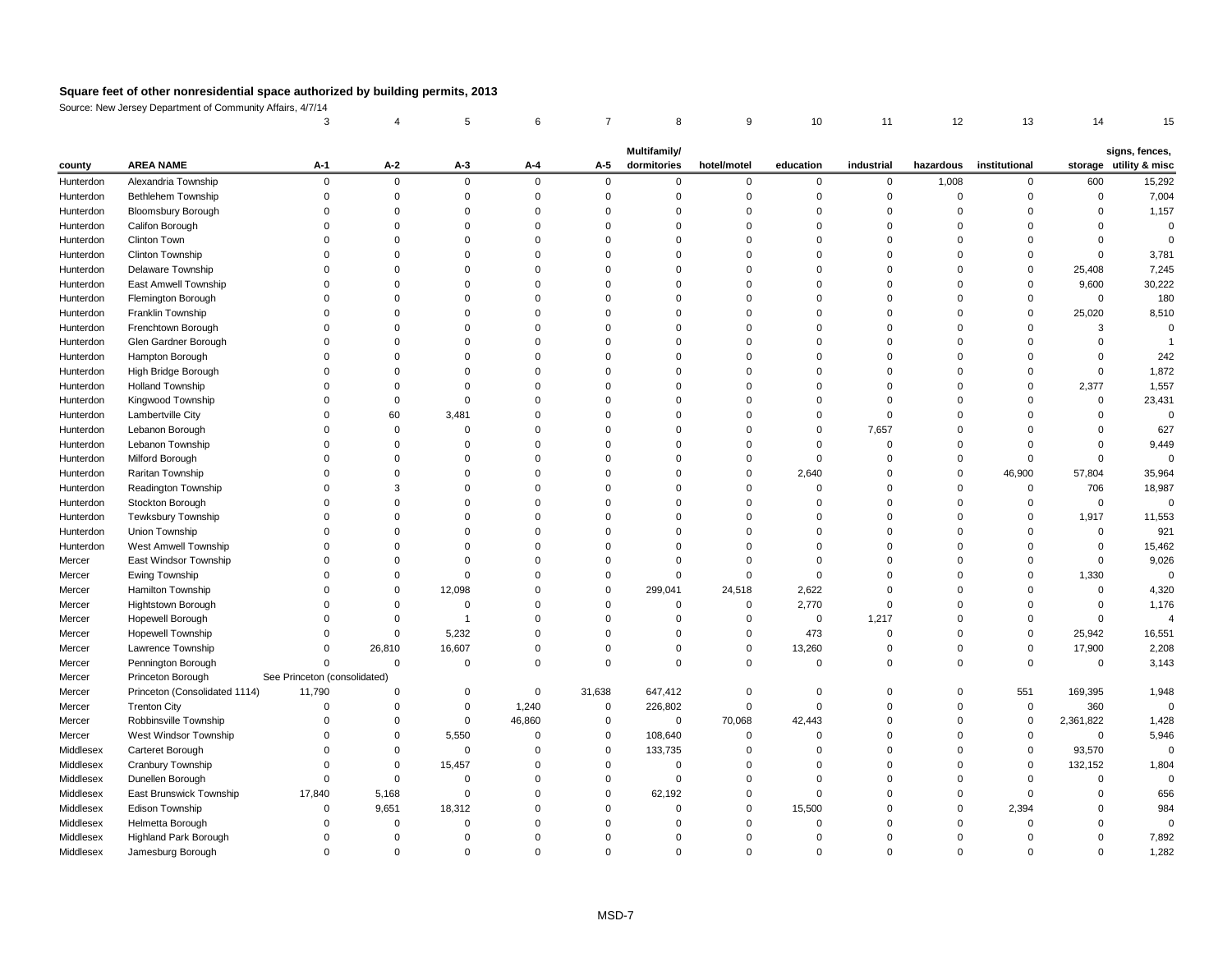Source: New Jersey Department of Community Affairs, 4/7/14

|           |                              |          |             |              |          |          | Multifamily/ |             |           |            |           |               |                | signs, fences,         |
|-----------|------------------------------|----------|-------------|--------------|----------|----------|--------------|-------------|-----------|------------|-----------|---------------|----------------|------------------------|
| county    | <b>AREA NAME</b>             | $A-1$    | $A-2$       | $A-3$        | $A-4$    | $A-5$    | dormitories  | hotel/motel | education | industrial | hazardous | institutional |                | storage utility & misc |
| Middlesex | Old Bridge Township          | $\Omega$ | $\Omega$    | $\mathbf 0$  | $\Omega$ | 0        | 3,918        | 0           | $\Omega$  |            | $\Omega$  | 65,000        | $\Omega$       | 2,830                  |
| Middlesex | Metuchen Borough             |          |             | $\Omega$     |          | 0        | 22,418       |             | 2,346     |            |           |               |                | 480                    |
| Middlesex | Middlesex Borough            |          |             | ∩            |          |          |              |             | 0         |            |           |               |                | 728                    |
| Middlesex | Milltown Borough             |          |             |              |          |          |              |             |           |            |           |               |                |                        |
| Middlesex | Monroe Township              |          |             | 1,740        |          | 0        | 20,865       | 13,156      | 0         | 830        | $\Omega$  | 119,727       | 84,744         | 15,187                 |
| Middlesex | New Brunswick City           |          |             |              |          | 0        | 247,066      |             |           |            |           | $\mathbf 0$   | 224,002        |                        |
| Middlesex | North Brunswick Township     | $\Omega$ | 5,583       | $\Omega$     |          | $\Omega$ | $\Omega$     |             |           |            |           | 10,967        |                |                        |
| Middlesex | Perth Amboy City             |          | $\Omega$    | 6,670        |          | 0        | 64,821       |             | 0         |            |           |               |                |                        |
| Middlesex | Piscataway Township          |          | 4,710       | 1,092        | 4,632    | 0        | 252,931      |             | 0         | 527,496    |           | 86,897        |                | 6,307                  |
| Middlesex | Plainsboro Township          |          | 0           | $\mathbf 0$  |          | $\Omega$ | $\Omega$     |             |           |            |           |               |                |                        |
| Middlesex | Sayreville Borough           |          |             | 2,157        |          | $\Omega$ | 250,846      |             | 0         | 780        |           |               |                | 176                    |
| Middlesex | South Amboy City             |          |             | $\Omega$     |          |          |              |             | $\Omega$  | 21,000     |           |               | 2,250          |                        |
| Middlesex | South Brunswick Township     |          |             | 185          |          |          |              |             |           |            |           |               | 450,000        | 3,242                  |
| Middlesex | South Plainfield Borough     |          |             | 0            |          |          |              |             |           |            |           |               | 108,381        | 3,430                  |
| Middlesex | South River Borough          |          |             |              |          |          |              |             |           |            |           |               |                |                        |
| Middlesex | Spotswood Borough            |          |             |              |          |          |              |             |           |            |           |               |                | 2,040                  |
| Middlesex | Woodbridge Township          |          | 10,871      | 0            |          | 0        | 317,892      |             |           |            |           | 1,874         | 1,476,908      | 4,115                  |
| Monmouth  | Allenhurst Borough           |          |             | 682          |          |          |              |             |           |            |           |               |                |                        |
| Monmouth  | Allentown Borough            |          |             | 0            |          |          |              |             |           |            |           |               |                |                        |
| Monmouth  | <b>Asbury Park City</b>      |          |             | <sup>0</sup> |          |          |              |             |           |            |           |               |                |                        |
| Monmouth  | Atlantic Highlands Borough   |          |             |              |          |          |              |             |           |            |           |               |                | 451                    |
| Monmouth  | Avon-by-the-Sea Borough      |          |             | <sup>0</sup> |          |          |              |             |           |            |           |               |                | 2,065                  |
| Monmouth  | <b>Belmar Borough</b>        |          |             |              |          |          |              |             |           |            |           |               |                | 4,273                  |
| Monmouth  | <b>Bradley Beach Borough</b> |          |             |              |          |          |              |             |           |            |           |               |                | 240                    |
| Monmouth  | <b>Brielle Borough</b>       |          |             |              |          |          |              |             |           |            |           |               |                | 1,581                  |
| Monmouth  | <b>Colts Neck Township</b>   |          |             |              |          |          |              |             |           |            |           |               | 5,158          | 2,526                  |
| Monmouth  | Deal Borough                 |          |             | $\Omega$     | 800      |          |              |             |           |            |           |               |                |                        |
| Monmouth  | Eatontown Borough            |          |             | 2,669        |          |          |              |             |           |            |           |               |                | 1,698                  |
| Monmouth  | Englishtown Borough          |          | 4,310       |              |          |          |              |             |           |            |           |               |                | 2,534                  |
| Monmouth  | Fair Haven Borough           |          |             |              |          |          |              |             |           |            |           |               | 3,801          |                        |
| Monmouth  | Farmingdale Borough          |          |             |              |          |          |              |             |           |            |           |               |                | 422                    |
| Monmouth  | Freehold Borough             |          |             |              |          |          |              |             |           |            |           |               |                | 435                    |
| Monmouth  | Freehold Township            |          | 11,257      |              |          |          |              |             |           |            |           |               |                | 768                    |
| Monmouth  | Highlands Borough            |          |             |              |          |          |              |             |           |            |           |               |                | 280                    |
| Monmouth  | <b>Holmdel Township</b>      |          |             | 5,061        |          |          |              |             |           |            |           |               |                | 288                    |
| Monmouth  | <b>Howell Township</b>       |          |             |              |          |          |              |             | 0         | 24,000     |           |               | 60,155         | 23,559                 |
| Monmouth  | Interlaken Borough           |          |             |              |          |          |              |             |           |            |           |               |                |                        |
| Monmouth  | Keansburg Borough            |          |             |              |          |          |              |             | 893       |            |           |               |                |                        |
| Monmouth  | Keyport Borough              |          |             |              |          |          |              |             |           |            |           |               |                | 5,344                  |
| Monmouth  | Little Silver Borough        |          |             | 1,272        |          |          | 1,061        | 9,560       |           |            |           |               |                | 5,538                  |
| Monmouth  | Loch Arbour Village          |          |             | 0            |          |          |              |             |           |            |           |               |                | 0                      |
| Monmouth  | Long Branch City             |          |             | 790          |          |          | 125,757      |             |           |            |           |               | 1,212          | 1,555                  |
| Monmouth  | Manalapan Township           |          |             | 13,137       |          |          |              |             |           |            |           |               |                |                        |
| Monmouth  | Manasquan Borough            |          |             | 0            |          |          |              |             |           |            |           |               |                | 2,804                  |
| Monmouth  | Marlboro Township            |          |             | 6,105        |          | 0        | 516,362      |             | 416       | 5,100      |           |               | 1,152          | 6,614                  |
| Monmouth  | Matawan Borough              |          |             | 0            |          |          | $\Omega$     |             | 0         |            |           |               |                | 1,272                  |
| Monmouth  | Aberdeen Township            | 0        | $\mathbf 0$ | 6,500        | 0        | $\Omega$ | 48,047       | 0           | 0         | 0          | 0         |               | $\overline{0}$ | $\pmb{0}$              |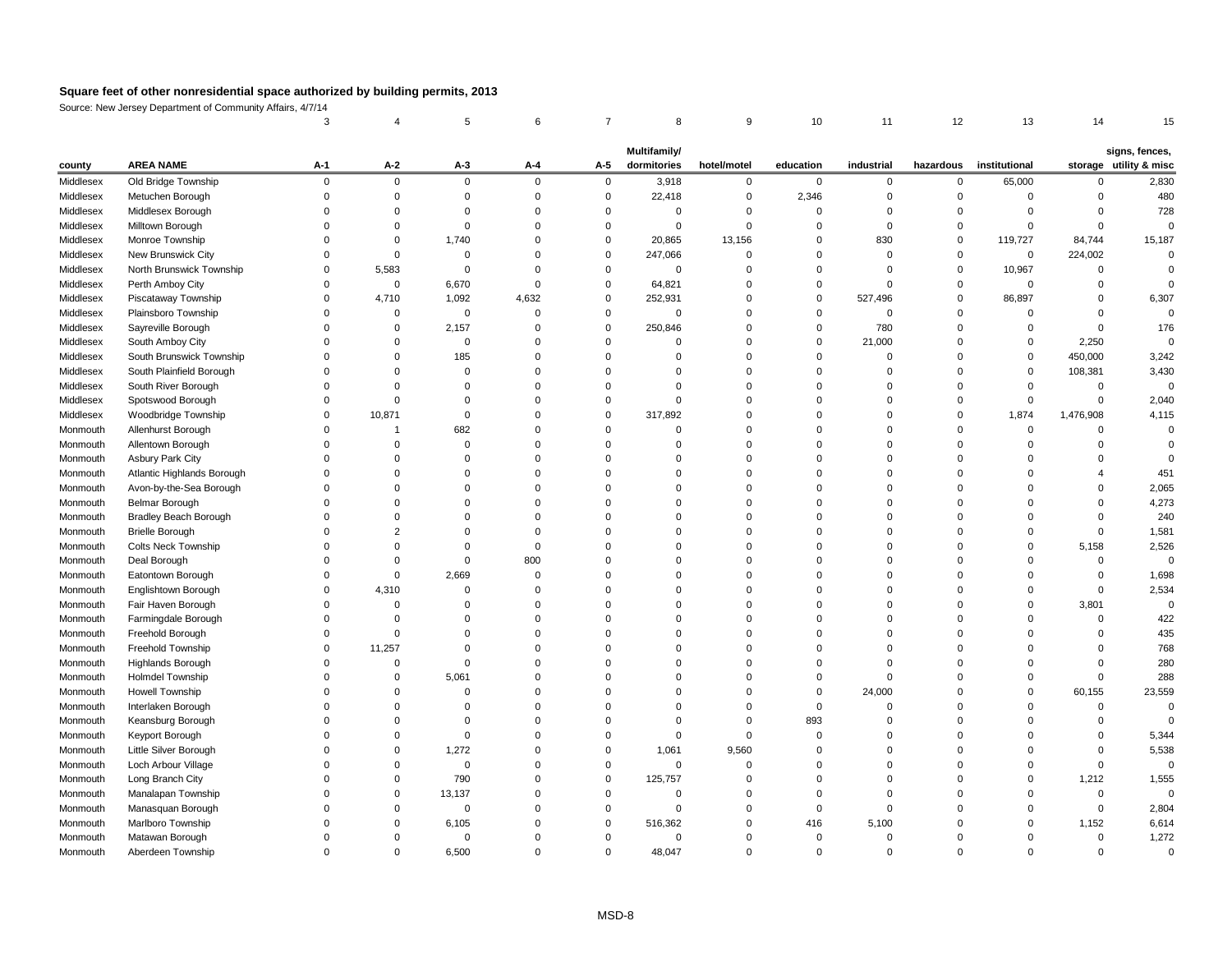Source: New Jersey Department of Community Affairs, 4/7/14

|          |                            |          |                |             |          |             | Multifamily/ |             |           |            |             |               |        | signs, fences,         |
|----------|----------------------------|----------|----------------|-------------|----------|-------------|--------------|-------------|-----------|------------|-------------|---------------|--------|------------------------|
| county   | <b>AREA NAME</b>           | $A-1$    | $A-2$          | $A-3$       | $A - 4$  | $A-5$       | dormitories  | hotel/motel | education | industrial | hazardous   | institutional |        | storage utility & misc |
| Monmouth | Middletown Township        | $\Omega$ | $\overline{0}$ | $\mathbf 0$ | $\Omega$ | $\mathbf 0$ | 2,256        | $\Omega$    | 0         | $\Omega$   | $\mathbf 0$ | $\mathbf 0$   | 37,210 |                        |
| Monmouth | Millstone Township         |          |                |             |          |             |              |             |           |            |             | 5,940         |        | 27,549                 |
| Monmouth | Monmouth Beach Borough     |          |                |             |          |             |              |             |           |            |             | $\Omega$      |        | 9,525                  |
| Monmouth | Neptune Township           |          | 12,314         |             |          |             |              |             |           |            |             |               |        | 240                    |
| Monmouth | Neptune City Borough       |          |                |             |          |             |              |             |           |            |             |               |        |                        |
| Monmouth | Tinton Falls Borough       |          |                |             |          |             |              |             | 785       |            |             |               |        |                        |
| Monmouth | Ocean Township             |          | 0              | 19,289      |          |             | $\Omega$     |             |           |            |             | ∩             |        | 2,716                  |
| Monmouth | Oceanport Borough          |          |                |             |          | 0           | 41,559       |             |           |            |             |               |        | 192                    |
| Monmouth | <b>Hazlet Township</b>     |          |                |             |          | $\Omega$    | $\Omega$     |             |           |            |             |               |        |                        |
| Monmouth | Red Bank Borough           |          |                | 93          |          | 0           | 203,197      |             |           |            |             |               |        | 854                    |
| Monmouth | Roosevelt Borough          |          |                | ∩           |          |             | 0            |             |           |            |             |               |        |                        |
| Monmouth | Rumson Borough             |          | 26,723         |             |          |             | ∩            |             |           |            |             |               |        |                        |
| Monmouth | Sea Bright Borough         |          | 63,739         |             |          | $\Omega$    | 3,200        |             |           |            |             |               |        | 1,400                  |
| Monmouth | Sea Girt Borough           |          |                |             |          |             |              |             |           |            |             |               |        | 757                    |
| Monmouth | Shrewsbury Borough         |          |                |             |          |             |              |             |           |            |             |               |        |                        |
| Monmouth | <b>Shrewsbury Township</b> |          |                |             |          |             |              |             |           |            |             |               |        |                        |
| Monmouth | Lake Como Borough          |          | 394            |             |          |             |              |             |           |            |             |               |        | 935                    |
| Monmouth | Spring Lake Borough        |          | 0              | 9,709       |          |             |              |             |           | 500        |             |               |        | 1,543                  |
| Monmouth | Spring Lake Heights Boro   |          | 0              |             |          |             |              |             |           |            |             |               |        | 2,826                  |
| Monmouth | Union Beach Borough        |          |                |             |          |             |              |             |           |            |             |               |        | 1,698                  |
| Monmouth | Upper Freehold Township    |          | 772            |             |          |             |              |             |           |            |             | $\Omega$      | 1,689  | 52,219                 |
| Monmouth | Wall Township              |          | 810            | $\Omega$    | 12,319   |             | $\Omega$     |             |           |            |             | 106,625       | 0      | 8,944                  |
| Monmouth | West Long Branch Borough   |          |                |             |          |             | 49,887       |             |           |            |             | $\Omega$      | 24,640 | 11,208                 |
| Morris   | <b>Boonton Town</b>        |          |                |             |          |             |              |             |           |            |             |               |        | 1,046                  |
| Morris   | <b>Boonton Township</b>    |          |                |             |          |             | 0            |             |           |            |             |               |        | 140                    |
| Morris   | <b>Butler Borough</b>      |          |                |             |          |             | 31,346       |             |           |            |             |               |        |                        |
| Morris   | Chatham Borough            |          |                |             |          |             | 161          |             |           |            |             |               |        | 12,318                 |
| Morris   | Chatham Township           |          |                |             |          |             |              |             | 13,530    |            |             |               |        | 732                    |
| Morris   | Chester Borough            |          |                |             |          |             |              |             |           |            |             |               |        |                        |
| Morris   | <b>Chester Township</b>    |          |                |             |          |             |              |             |           |            |             |               |        | 3,816                  |
| Morris   | Denville Township          |          |                |             |          |             |              |             |           |            |             |               |        | 1,501                  |
| Morris   | Dover Town                 |          |                |             |          |             |              |             |           |            |             | 0             | 20,355 | $\Omega$               |
| Morris   | East Hanover Township      |          |                |             |          |             | ∩            |             |           |            |             |               | 3,443  |                        |
| Morris   | Florham Park Borough       |          |                |             |          | $\Omega$    | 97,126       |             | 11,856    |            |             |               |        |                        |
| Morris   | Hanover Township           |          |                | 3,270       |          | $\Omega$    | 228,811      |             |           |            |             |               |        | 2,786                  |
| Morris   | <b>Harding Township</b>    |          |                |             |          |             | ∩            |             |           |            |             |               |        | 1,905                  |
| Morris   | Jefferson Township         |          |                |             |          | 6,976       |              |             |           |            |             |               | 4,500  | 4,093                  |
| Morris   | Kinnelon Borough           |          |                |             |          |             |              |             |           |            |             |               |        | 2,348                  |
| Morris   | Lincoln Park Borough       |          |                |             |          |             |              |             |           |            |             |               |        | $\Omega$               |
| Morris   | Madison Borough            |          |                |             |          |             |              |             |           |            |             |               |        | 11,487                 |
| Morris   | Mendham Borough            |          |                |             |          |             |              |             |           |            |             |               |        | 4,724                  |
| Morris   | Mendham Township           |          |                |             |          |             |              |             |           |            |             |               |        | 2,642                  |
| Morris   | Mine Hill Township         |          |                |             |          |             |              |             |           |            |             |               |        | $\mathbf 0$            |
| Morris   | Montville Township         |          |                | 12,707      |          |             |              |             |           |            |             |               |        | 15,920                 |
| Morris   | Morris Township            |          |                | 2,304       | 33,007   |             |              |             | 3,363     | 1,234      |             |               |        |                        |
| Morris   | Morris Plains Borough      |          |                |             |          |             | ∩            |             |           |            |             |               |        |                        |
| Morris   | Morristown Town            | 0        |                | $\Omega$    |          | 0           | 402,685      |             |           |            | 0           | n             |        |                        |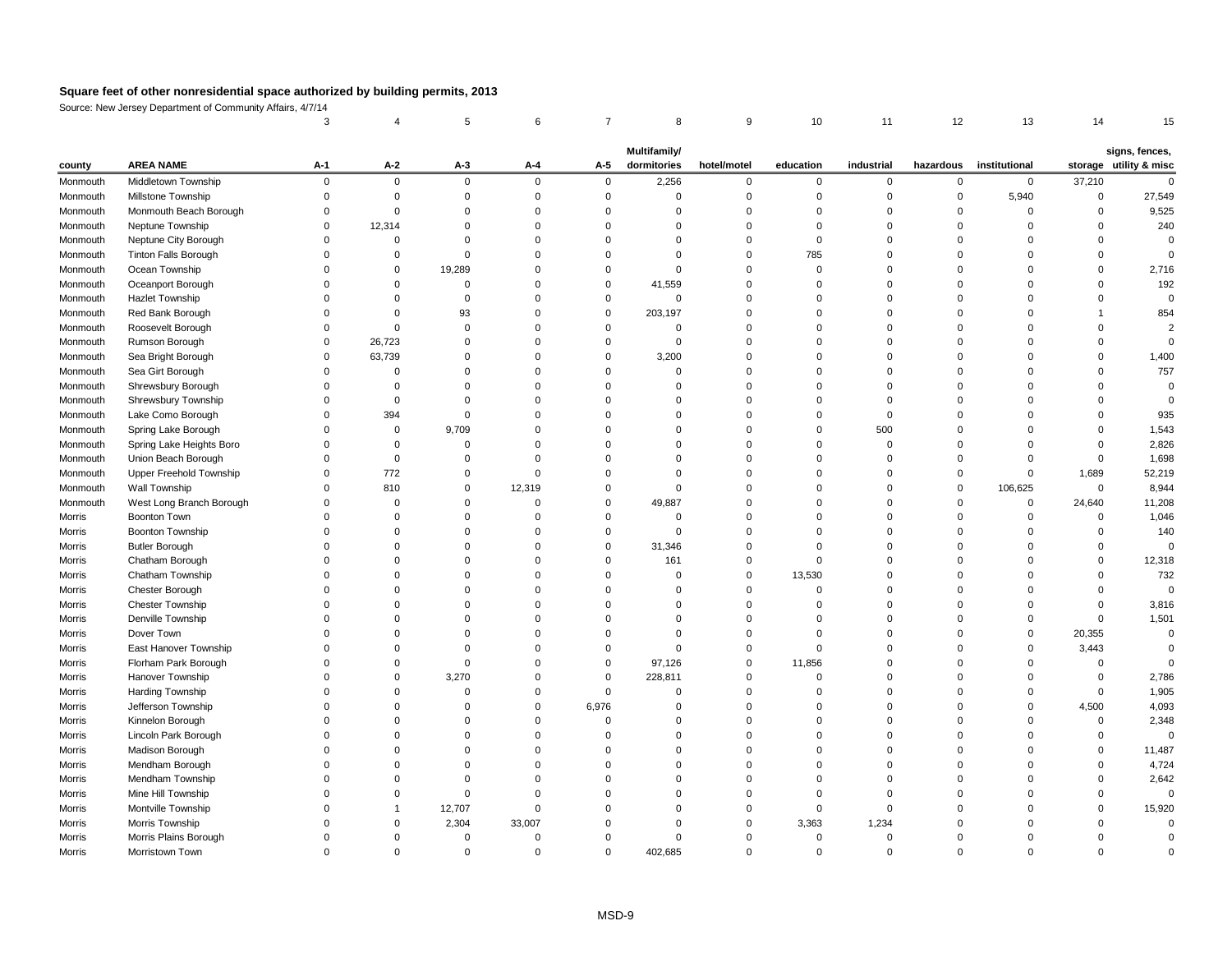Source: New Jersey Department of Community Affairs, 4/7/14

|               |                            |          |          |          |          |       | <b>Multifamily/</b> |             |           |            |           |               |          | signs, fences,         |
|---------------|----------------------------|----------|----------|----------|----------|-------|---------------------|-------------|-----------|------------|-----------|---------------|----------|------------------------|
| county        | <b>AREA NAME</b>           | $A-1$    | $A-2$    | $A-3$    | $A-4$    | $A-5$ | dormitories         | hotel/motel | education | industrial | hazardous | institutional |          | storage utility & misc |
| <b>Morris</b> | Mountain Lakes Borough     | $\Omega$ | $\Omega$ | $\Omega$ | $\Omega$ |       | $\Omega$            |             |           |            |           |               |          |                        |
| <b>Morris</b> | Mount Arlington Borough    |          | 9,069    |          |          |       |                     |             |           |            |           |               | 46,725   |                        |
| <b>Morris</b> | Mount Olive Township       |          |          |          |          |       |                     |             | 0         | 147,191    |           |               | $\Omega$ | 1,152                  |
| <b>Morris</b> | Netcong Borough            |          |          |          |          |       |                     |             |           |            |           |               |          |                        |
| <b>Morris</b> | Parsippany-Troy Hills Twp  |          |          |          |          |       |                     |             |           |            | 73,476    |               |          |                        |
| <b>Morris</b> | Long Hill Township         |          |          |          |          |       |                     |             |           |            |           |               |          | 576                    |
| <b>Morris</b> | Pequannock Township        |          |          | 600      |          |       |                     |             |           |            |           |               |          | 4,745                  |
| <b>Morris</b> | Randolph Township          |          |          | 1,817    |          |       |                     |             |           |            |           |               |          | 816                    |
| Morris        | Riverdale Borough          |          |          |          |          |       |                     |             |           |            |           |               |          |                        |
| Morris        | Rockaway Borough           |          |          | ∩        |          |       |                     |             |           |            |           |               |          | 2,358                  |
| Morris        | Rockaway Township          |          | 192      | 267      |          |       |                     |             |           |            |           |               |          | 7,042                  |
| Morris        | Roxbury Township           |          |          |          |          |       |                     |             |           |            |           |               |          |                        |
| <b>Morris</b> | Victory Gardens Borough    |          |          |          |          |       |                     |             |           |            |           |               |          |                        |
| <b>Morris</b> | Washington Township        |          |          |          |          |       | 600                 |             |           |            |           |               | 7,200    | 124                    |
| <b>Morris</b> | Wharton Borough            |          |          | 72       |          |       | 298,664             |             |           |            |           |               |          |                        |
| Ocean         | Barnegat Light Borough     |          |          |          |          |       |                     |             |           |            |           |               |          | 407                    |
| Ocean         | Bay Head Borough           |          |          |          |          |       |                     |             |           |            |           |               |          | 180                    |
| Ocean         | Beach Haven Borough        |          |          | 4,879    |          |       |                     |             |           |            |           |               |          | 187                    |
| Ocean         | Beachwood Borough          |          |          |          |          |       |                     |             |           |            |           |               |          | 4,335                  |
| Ocean         | <b>Berkeley Township</b>   |          | 12,794   | $\Omega$ |          |       |                     |             |           |            |           |               |          |                        |
| Ocean         | <b>Brick Township</b>      |          | 8,180    | 1,923    |          |       | $\Omega$            |             |           | 2,751      |           |               | 832      | 3,988                  |
| Ocean         | Toms River Township        | 4,100    | 142,501  | 6,265    |          |       | 6,720               |             |           |            |           |               | 14,178   | 35,313                 |
| Ocean         | Eagleswood Township        |          |          |          |          |       |                     |             |           |            |           |               | 19,950   | 25,456                 |
| Ocean         | Harvey Cedars Borough      |          |          |          |          |       |                     |             |           |            |           |               | $\Omega$ |                        |
| Ocean         | Island Heights Borough     |          |          |          |          |       |                     |             |           |            |           |               | 2,001    | 1,071                  |
| Ocean         | Jackson Township           |          |          |          |          | 1,226 |                     |             |           |            |           | 83,520        |          | 33,075                 |
| Ocean         | Lacey Township             |          |          |          |          |       |                     |             |           |            |           |               |          | 6,017                  |
| Ocean         | Lakehurst Borough          |          |          |          |          |       |                     |             |           |            |           |               |          |                        |
| Ocean         | Lakewood Township          |          |          | 25,240   |          |       | 54,728              |             | 558,437   | 10,200     |           |               | 46,166   | 768                    |
| Ocean         | Lavallette Borough         |          |          |          |          |       |                     |             |           |            |           |               |          | 855                    |
| Ocean         | Little Egg Harbor Township |          |          |          | 36,873   |       |                     |             |           |            |           |               |          |                        |
| Ocean         | Long Beach Township        |          | 1,540    |          |          |       |                     | 4,716       |           |            |           |               |          |                        |
| Ocean         | Manchester Township        |          | 1,846    |          |          |       |                     |             |           |            |           |               |          |                        |
| Ocean         | Mantoloking Borough        |          | 0        |          |          |       |                     |             |           |            |           |               |          | 1,734                  |
| Ocean         | Ocean Township             |          |          |          |          |       |                     |             |           |            |           |               |          |                        |
| Ocean         | Ocean Gate Borough         |          |          |          |          |       |                     |             |           |            |           |               |          | 181                    |
| Ocean         | Pine Beach Borough         |          |          |          |          |       |                     |             |           |            |           |               |          |                        |
| Ocean         | Plumsted Township          |          |          |          |          |       |                     |             |           |            |           |               | 6,144    | 15,984                 |
| Ocean         | Point Pleasant Borough     |          |          |          |          |       | 89,279              |             |           |            |           |               |          | 2,089                  |
| Ocean         | Point Pleasant Beach Boro  |          |          |          |          |       |                     | 3,169       |           |            |           |               | 1,742    | 976                    |
| Ocean         | Seaside Heights Borough    |          |          |          |          |       |                     |             |           |            |           |               |          |                        |
| Ocean         | Seaside Park Borough       |          |          |          |          |       |                     |             |           |            |           |               |          |                        |
| Ocean         | Ship Bottom Borough        |          |          |          |          |       |                     |             |           |            |           |               |          |                        |
| Ocean         | South Toms River Borough   |          |          |          |          |       |                     |             |           |            |           |               |          |                        |
| Ocean         | <b>Stafford Township</b>   |          |          | 3,025    |          |       | 35,240              |             |           |            |           |               |          | 11,040                 |
| Ocean         | Surf City Borough          |          |          |          |          |       |                     |             |           |            |           |               |          |                        |
| Ocean         | <b>Tuckerton Borough</b>   | 0        | 0        | 0        |          |       | 0                   | 0           |           | $\Omega$   |           |               |          | 246,508                |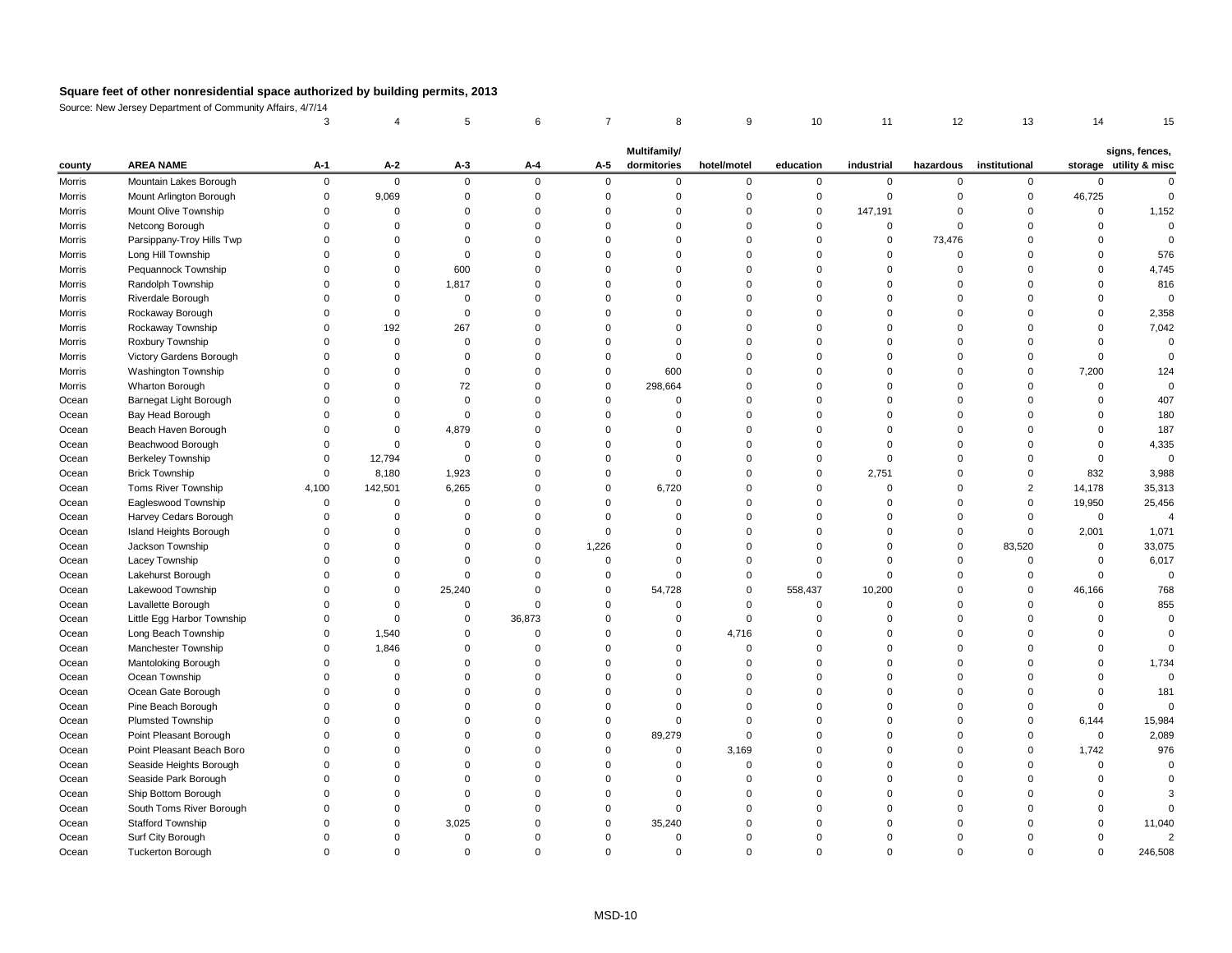Source: New Jersey Department of Community Affairs, 4/7/14

|          |                               |       |                |             |          |             | Multifamily/ |             |           |            |           |               |         | signs, fences,         |
|----------|-------------------------------|-------|----------------|-------------|----------|-------------|--------------|-------------|-----------|------------|-----------|---------------|---------|------------------------|
| county   | <b>AREA NAME</b>              | $A-1$ | $A-2$          | $A-3$       | $A-4$    | $A-5$       | dormitories  | hotel/motel | education | industrial | hazardous | institutional |         | storage utility & misc |
| Ocean    | <b>Barnegat Township</b>      |       | $\overline{0}$ | $\mathbf 0$ | $\Omega$ | $\mathbf 0$ | 34,452       | $\Omega$    | $\Omega$  | $\Omega$   | $\Omega$  | $\Omega$      | 768     | 6,502                  |
| Passaic  | <b>Bloomingdale Borough</b>   |       |                |             |          | 0           | 124,607      |             |           |            |           |               |         | 8,019                  |
| Passaic  | <b>Clifton City</b>           |       |                |             |          | $\Omega$    | 109,086      |             |           |            |           |               |         | 6,917                  |
| Passaic  | Haledon Borough               |       |                |             |          |             | 18,582       |             |           |            |           |               |         |                        |
| Passaic  | Hawthorne Borough             |       |                |             |          |             |              |             |           |            |           |               |         | 4,479                  |
| Passaic  | Little Falls Township         |       |                |             |          |             |              |             |           |            |           |               | 2,009   | 1,382                  |
| Passaic  | North Haledon Borough         | 1,500 |                |             |          |             | $\Omega$     |             |           |            |           |               |         | 0                      |
| Passaic  | Passaic City                  |       |                |             | 2,592    | 0           | 30,031       |             |           |            |           |               |         | 21,837                 |
| Passaic  | Paterson City                 |       | 0              | 15,231      |          | $\Omega$    | 68,238       |             |           |            |           |               | 766,213 | 495                    |
| Passaic  | Pompton Lakes Borough         |       |                |             |          |             |              |             |           |            |           |               |         |                        |
| Passaic  | Prospect Park Borough         |       |                |             |          |             | 0            |             |           |            |           |               |         |                        |
| Passaic  | Ringwood Borough              |       |                |             |          |             |              |             |           |            |           | 7,536         |         | 2,638                  |
| Passaic  | Totowa Borough                |       | 6,800          |             |          |             | ∩            |             |           |            |           |               |         |                        |
| Passaic  | Wanaque Borough               |       |                |             |          |             | 25,283       |             |           |            |           |               |         | 26,726                 |
| Passaic  | Wayne Township                |       | 0              | 1,286       |          | $\Omega$    | $\mathbf 0$  | 5,898       |           | 300        |           |               |         | 31,988                 |
| Passaic  | West Milford Township         |       | 100            |             |          |             | 1,433        |             |           |            |           |               |         | 8,200                  |
| Passaic  | Woodland Park Borough         |       |                |             |          | $\Omega$    | 48,705       |             | 12,079    |            |           |               |         |                        |
| Salem    | Alloway Township              |       |                |             |          |             |              |             |           |            |           | 3,598         |         | 6,704                  |
| Salem    | Elmer Borough                 |       |                |             |          |             |              |             |           |            |           |               |         | 980                    |
| Salem    | Elsinboro Township            |       |                |             |          |             |              |             |           |            |           |               | 9,600   | 1,312                  |
| Salem    | Lower Alloways Creek Twp      |       |                |             |          |             |              |             |           |            |           |               | 8,300   | 9,520                  |
| Salem    | Mannington Township           |       |                |             |          |             |              |             |           |            |           |               | 31,482  | 3,063                  |
| Salem    | Oldmans Township              |       |                |             |          |             |              |             |           |            |           |               | 130,000 | 8,052                  |
| Salem    | Penns Grove Borough           |       |                |             |          |             |              |             |           |            |           |               |         |                        |
| Salem    | Pennsville Township           |       |                |             |          |             |              |             | 648       |            | 5,264     |               |         | 6,537                  |
| Salem    | Pilesgrove Township           |       |                |             |          |             |              |             | 16,471    |            |           |               |         | 6,144                  |
| Salem    | Pittsgrove Township           |       |                |             |          |             | 0            |             | 0         |            |           |               |         | 21,414                 |
| Salem    | Quinton Township              |       |                |             |          |             |              |             |           |            |           |               | 3,200   | 2,160                  |
| Salem    | Salem City                    |       |                |             |          |             | 38,256       |             |           |            |           |               |         | 488                    |
| Salem    | <b>Carneys Point Township</b> |       |                |             |          |             |              |             |           | 924        | 7,938     |               | 45,137  | 1,476                  |
| Salem    | Upper Pittsgrove Township     |       |                |             |          |             |              |             |           |            |           |               |         | 18,628                 |
| Salem    | Woodstown Borough             |       |                |             |          |             |              |             | 12,105    |            |           |               | 400     | 1,740                  |
| Somerset | <b>Bedminster Township</b>    |       |                |             |          |             |              |             |           |            |           |               | 10,224  | 3,250                  |
| Somerset | Bernards Township             |       |                |             |          |             |              |             |           |            |           |               | 7,040   | 6,915                  |
| Somerset | Bernardsville Borough         |       |                |             |          |             |              |             |           |            |           |               |         | 4,267                  |
| Somerset | Bound Brook Borough           |       | 0              | 9,500       |          | $\Omega$    | 250,857      |             |           |            |           |               |         | 1,184                  |
| Somerset | Branchburg Township           |       |                |             |          |             | $\Omega$     |             |           |            |           |               |         | 18,418                 |
| Somerset | <b>Bridgewater Township</b>   |       | 0              | 6,746       |          |             | 6,484        |             | 3,168     |            |           | 25,110        |         |                        |
| Somerset | Far Hills Borough             |       |                |             |          |             |              |             |           |            |           |               |         |                        |
| Somerset | Franklin Township             |       | 90             | 26,588      |          |             | 134,523      |             |           |            |           |               |         | 4,871                  |
| Somerset | <b>Green Brook Township</b>   |       |                |             |          |             | $\Omega$     |             |           |            |           |               |         |                        |
| Somerset | Hillsborough Township         |       |                |             |          |             | 40,258       |             |           |            |           |               | 10,865  | 10,724                 |
| Somerset | Manville Borough              |       |                |             |          |             |              |             |           |            |           |               |         | 824                    |
| Somerset | Millstone Borough             |       |                |             |          |             |              |             |           |            |           |               |         | 1,200                  |
| Somerset | Montgomery Township           |       |                | 5,320       |          |             | 26,576       |             |           |            |           |               |         | 7,074                  |
| Somerset | North Plainfield Borough      |       |                |             |          |             |              |             |           |            |           |               |         |                        |
| Somerset | Peapack and Gladstone Borou   |       | $\Omega$       | 0           |          |             | 0            | 0           |           | 0          |           |               |         |                        |
|          |                               |       |                |             |          |             |              |             |           |            |           |               |         |                        |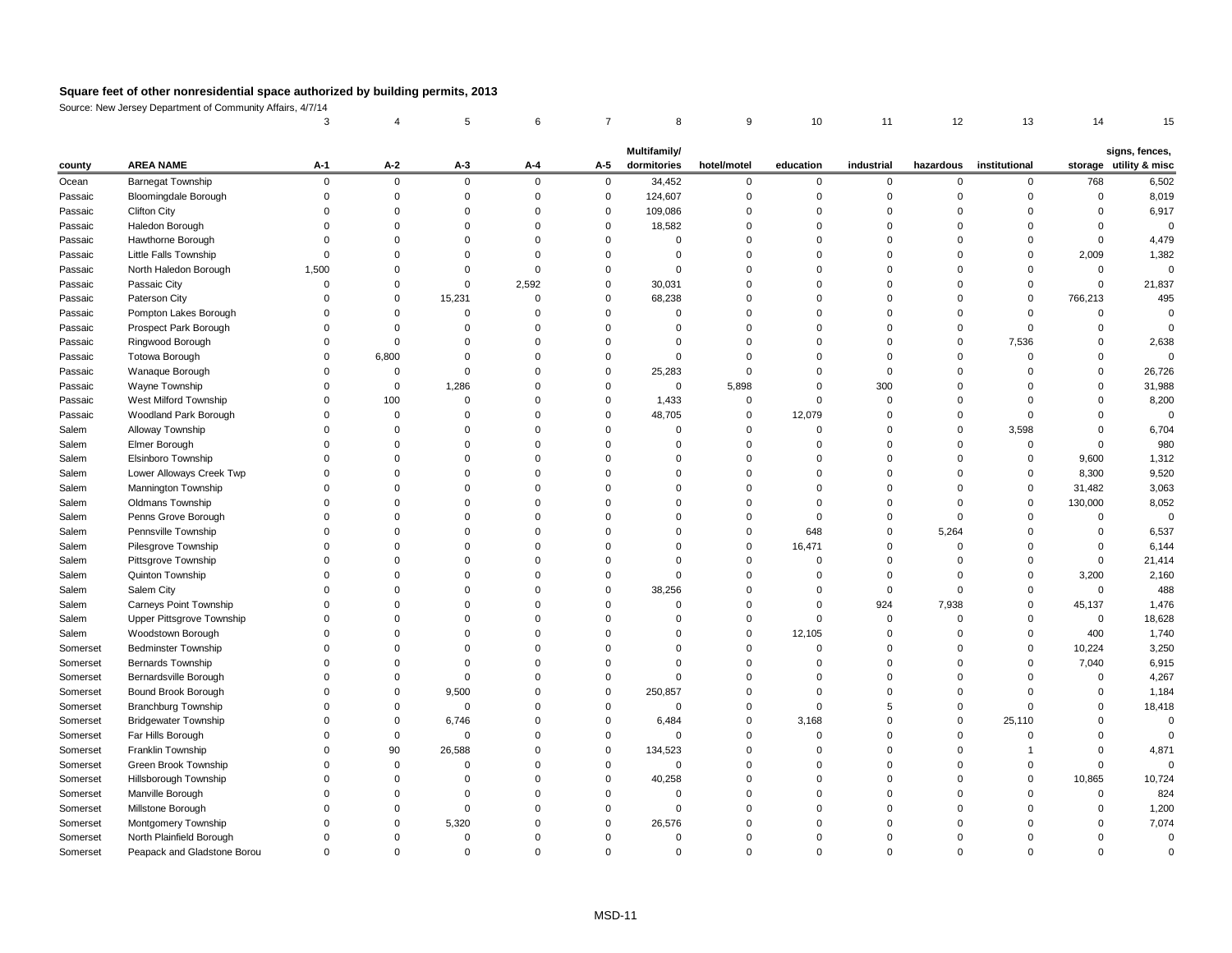Source: New Jersey Department of Community Affairs, 4/7/14

| storage utility & misc<br><b>AREA NAME</b><br>$A-2$<br>$A-3$<br>$A-1$<br>$A-4$<br>$A-5$<br>dormitories<br>hotel/motel<br>education<br>industrial<br>institutional<br>hazardous<br>county<br>173,200<br>Raritan Borough<br>$\mathbf 0$<br>$\overline{0}$<br>2,518<br>Somerset<br>$\Omega$<br>$\mathbf 0$<br>$\overline{0}$<br>60<br>0<br>0<br>$\mathbf{0}$<br>$\Omega$<br>$\Omega$<br>Rocky Hill Borough<br>Somerset<br>∩<br>Somerville Borough<br>330<br>6,600<br>Somerset<br>∩<br>South Bound Brook Boro<br>5,070<br>2,176<br>Somerset<br>0<br>Warren Township<br>3,200<br>6,292<br>Somerset<br>0<br>2,286<br>Watchung Borough<br>Somerset<br>1,152<br>Andover Borough<br>Sussex<br>6,010<br>Andover Township<br>1,921<br>Sussex<br>Branchville Borough<br>2,964<br>Sussex<br>$\Omega$<br><b>Byram Township</b><br>1,500<br><b>Sussex</b><br>Frankford Township<br>3,678<br>448<br><b>Sussex</b><br>0<br>Franklin Borough<br>1,182<br>Sussex<br>Fredon Township<br>3,176<br>11,244<br>3,121<br><b>Sussex</b><br>85,839<br>5,200<br>4,588<br>Green Township<br><b>Sussex</b><br>0<br>Hamburg Borough<br>768<br><b>Sussex</b><br>Hampton Township<br>29,126<br>Sussex<br>Hardyston Township<br>8,598<br>6,800<br>2,186<br><b>Sussex</b><br>0<br>5,978<br>Hopatcong Borough<br>950<br>15,750<br>Sussex<br>$\Omega$<br>13,900<br>Lafayette Township<br><b>Sussex</b><br>0<br>Montague Township<br>Sussex<br>Newton Town<br>2,160<br><b>Sussex</b><br>Ogdensburg Borough<br>Sussex<br>Sandyston Township<br><b>Sussex</b><br>Sparta Township<br>473<br>12,841<br>1,019<br>Sussex<br>0<br>Stanhope Borough<br>Sussex<br><b>Stillwater Township</b><br>34,369<br>400<br>Sussex<br>Sussex Borough<br>Sussex<br>$\Omega$<br><b>Sussex</b><br>Vernon Township<br>4,205<br>14,319<br><b>Walpack Township</b><br>Sussex<br>Wantage Township<br>Sussex<br>Berkeley Heights Township<br>Union<br>13,321<br>Clark Township<br>Union<br>146,927<br>$\Omega$<br>Cranford Township<br>5,148<br>Union<br>225,993<br>0<br>Elizabeth City<br>91,082<br>Union<br>$\Omega$<br>Fanwood Borough<br>Union<br>13,019<br>Garwood Borough<br>62,841<br>868<br>Union<br>$\Omega$<br>Hillside Township<br>Union<br>Kenilworth Borough<br>Union<br>Linden City<br>11,737<br>44,000<br>Union<br>27,030<br>11,194<br>25,031<br>∩<br>$\Omega$<br>$\Omega$<br>Mountainside Borough<br>4,100<br>13,417<br>Union<br>$\Omega$<br>$\Omega$<br>New Providence Borough<br>361<br>Union<br>$\Omega$<br><b>Plainfield City</b><br>15,236<br>Union<br>$\Omega$<br>1,850<br><b>Rahway City</b><br>187,281<br>Union<br>$\Omega$<br>Union<br>Roselle Borough<br>Roselle Park Borough<br>Union<br>Scotch Plains Township<br>8,800<br>Union<br>0<br>Springfield Township<br>4,426<br>Union<br>$\mathbf 0$<br>0<br>0<br>$\Omega$<br>$\Omega$ |  | <b>Multifamily/</b> |  |  |  |  |  |  |  |  |  |  |                |
|--------------------------------------------------------------------------------------------------------------------------------------------------------------------------------------------------------------------------------------------------------------------------------------------------------------------------------------------------------------------------------------------------------------------------------------------------------------------------------------------------------------------------------------------------------------------------------------------------------------------------------------------------------------------------------------------------------------------------------------------------------------------------------------------------------------------------------------------------------------------------------------------------------------------------------------------------------------------------------------------------------------------------------------------------------------------------------------------------------------------------------------------------------------------------------------------------------------------------------------------------------------------------------------------------------------------------------------------------------------------------------------------------------------------------------------------------------------------------------------------------------------------------------------------------------------------------------------------------------------------------------------------------------------------------------------------------------------------------------------------------------------------------------------------------------------------------------------------------------------------------------------------------------------------------------------------------------------------------------------------------------------------------------------------------------------------------------------------------------------------------------------------------------------------------------------------------------------------------------------------------------------------------------------------------------------------------------------------------------------------------------------------------------------------------------------------------------------------------------------------------------------------------------------------------------------------------------------------------------------------------------------------------------------------------------------------------------------------------------------------------------------------------------------------|--|---------------------|--|--|--|--|--|--|--|--|--|--|----------------|
|                                                                                                                                                                                                                                                                                                                                                                                                                                                                                                                                                                                                                                                                                                                                                                                                                                                                                                                                                                                                                                                                                                                                                                                                                                                                                                                                                                                                                                                                                                                                                                                                                                                                                                                                                                                                                                                                                                                                                                                                                                                                                                                                                                                                                                                                                                                                                                                                                                                                                                                                                                                                                                                                                                                                                                                            |  |                     |  |  |  |  |  |  |  |  |  |  | signs, fences, |
|                                                                                                                                                                                                                                                                                                                                                                                                                                                                                                                                                                                                                                                                                                                                                                                                                                                                                                                                                                                                                                                                                                                                                                                                                                                                                                                                                                                                                                                                                                                                                                                                                                                                                                                                                                                                                                                                                                                                                                                                                                                                                                                                                                                                                                                                                                                                                                                                                                                                                                                                                                                                                                                                                                                                                                                            |  |                     |  |  |  |  |  |  |  |  |  |  |                |
|                                                                                                                                                                                                                                                                                                                                                                                                                                                                                                                                                                                                                                                                                                                                                                                                                                                                                                                                                                                                                                                                                                                                                                                                                                                                                                                                                                                                                                                                                                                                                                                                                                                                                                                                                                                                                                                                                                                                                                                                                                                                                                                                                                                                                                                                                                                                                                                                                                                                                                                                                                                                                                                                                                                                                                                            |  |                     |  |  |  |  |  |  |  |  |  |  | 129            |
|                                                                                                                                                                                                                                                                                                                                                                                                                                                                                                                                                                                                                                                                                                                                                                                                                                                                                                                                                                                                                                                                                                                                                                                                                                                                                                                                                                                                                                                                                                                                                                                                                                                                                                                                                                                                                                                                                                                                                                                                                                                                                                                                                                                                                                                                                                                                                                                                                                                                                                                                                                                                                                                                                                                                                                                            |  |                     |  |  |  |  |  |  |  |  |  |  |                |
|                                                                                                                                                                                                                                                                                                                                                                                                                                                                                                                                                                                                                                                                                                                                                                                                                                                                                                                                                                                                                                                                                                                                                                                                                                                                                                                                                                                                                                                                                                                                                                                                                                                                                                                                                                                                                                                                                                                                                                                                                                                                                                                                                                                                                                                                                                                                                                                                                                                                                                                                                                                                                                                                                                                                                                                            |  |                     |  |  |  |  |  |  |  |  |  |  |                |
|                                                                                                                                                                                                                                                                                                                                                                                                                                                                                                                                                                                                                                                                                                                                                                                                                                                                                                                                                                                                                                                                                                                                                                                                                                                                                                                                                                                                                                                                                                                                                                                                                                                                                                                                                                                                                                                                                                                                                                                                                                                                                                                                                                                                                                                                                                                                                                                                                                                                                                                                                                                                                                                                                                                                                                                            |  |                     |  |  |  |  |  |  |  |  |  |  |                |
|                                                                                                                                                                                                                                                                                                                                                                                                                                                                                                                                                                                                                                                                                                                                                                                                                                                                                                                                                                                                                                                                                                                                                                                                                                                                                                                                                                                                                                                                                                                                                                                                                                                                                                                                                                                                                                                                                                                                                                                                                                                                                                                                                                                                                                                                                                                                                                                                                                                                                                                                                                                                                                                                                                                                                                                            |  |                     |  |  |  |  |  |  |  |  |  |  |                |
|                                                                                                                                                                                                                                                                                                                                                                                                                                                                                                                                                                                                                                                                                                                                                                                                                                                                                                                                                                                                                                                                                                                                                                                                                                                                                                                                                                                                                                                                                                                                                                                                                                                                                                                                                                                                                                                                                                                                                                                                                                                                                                                                                                                                                                                                                                                                                                                                                                                                                                                                                                                                                                                                                                                                                                                            |  |                     |  |  |  |  |  |  |  |  |  |  |                |
|                                                                                                                                                                                                                                                                                                                                                                                                                                                                                                                                                                                                                                                                                                                                                                                                                                                                                                                                                                                                                                                                                                                                                                                                                                                                                                                                                                                                                                                                                                                                                                                                                                                                                                                                                                                                                                                                                                                                                                                                                                                                                                                                                                                                                                                                                                                                                                                                                                                                                                                                                                                                                                                                                                                                                                                            |  |                     |  |  |  |  |  |  |  |  |  |  |                |
|                                                                                                                                                                                                                                                                                                                                                                                                                                                                                                                                                                                                                                                                                                                                                                                                                                                                                                                                                                                                                                                                                                                                                                                                                                                                                                                                                                                                                                                                                                                                                                                                                                                                                                                                                                                                                                                                                                                                                                                                                                                                                                                                                                                                                                                                                                                                                                                                                                                                                                                                                                                                                                                                                                                                                                                            |  |                     |  |  |  |  |  |  |  |  |  |  |                |
|                                                                                                                                                                                                                                                                                                                                                                                                                                                                                                                                                                                                                                                                                                                                                                                                                                                                                                                                                                                                                                                                                                                                                                                                                                                                                                                                                                                                                                                                                                                                                                                                                                                                                                                                                                                                                                                                                                                                                                                                                                                                                                                                                                                                                                                                                                                                                                                                                                                                                                                                                                                                                                                                                                                                                                                            |  |                     |  |  |  |  |  |  |  |  |  |  |                |
|                                                                                                                                                                                                                                                                                                                                                                                                                                                                                                                                                                                                                                                                                                                                                                                                                                                                                                                                                                                                                                                                                                                                                                                                                                                                                                                                                                                                                                                                                                                                                                                                                                                                                                                                                                                                                                                                                                                                                                                                                                                                                                                                                                                                                                                                                                                                                                                                                                                                                                                                                                                                                                                                                                                                                                                            |  |                     |  |  |  |  |  |  |  |  |  |  | $\mathbf 0$    |
|                                                                                                                                                                                                                                                                                                                                                                                                                                                                                                                                                                                                                                                                                                                                                                                                                                                                                                                                                                                                                                                                                                                                                                                                                                                                                                                                                                                                                                                                                                                                                                                                                                                                                                                                                                                                                                                                                                                                                                                                                                                                                                                                                                                                                                                                                                                                                                                                                                                                                                                                                                                                                                                                                                                                                                                            |  |                     |  |  |  |  |  |  |  |  |  |  |                |
|                                                                                                                                                                                                                                                                                                                                                                                                                                                                                                                                                                                                                                                                                                                                                                                                                                                                                                                                                                                                                                                                                                                                                                                                                                                                                                                                                                                                                                                                                                                                                                                                                                                                                                                                                                                                                                                                                                                                                                                                                                                                                                                                                                                                                                                                                                                                                                                                                                                                                                                                                                                                                                                                                                                                                                                            |  |                     |  |  |  |  |  |  |  |  |  |  |                |
|                                                                                                                                                                                                                                                                                                                                                                                                                                                                                                                                                                                                                                                                                                                                                                                                                                                                                                                                                                                                                                                                                                                                                                                                                                                                                                                                                                                                                                                                                                                                                                                                                                                                                                                                                                                                                                                                                                                                                                                                                                                                                                                                                                                                                                                                                                                                                                                                                                                                                                                                                                                                                                                                                                                                                                                            |  |                     |  |  |  |  |  |  |  |  |  |  |                |
|                                                                                                                                                                                                                                                                                                                                                                                                                                                                                                                                                                                                                                                                                                                                                                                                                                                                                                                                                                                                                                                                                                                                                                                                                                                                                                                                                                                                                                                                                                                                                                                                                                                                                                                                                                                                                                                                                                                                                                                                                                                                                                                                                                                                                                                                                                                                                                                                                                                                                                                                                                                                                                                                                                                                                                                            |  |                     |  |  |  |  |  |  |  |  |  |  |                |
|                                                                                                                                                                                                                                                                                                                                                                                                                                                                                                                                                                                                                                                                                                                                                                                                                                                                                                                                                                                                                                                                                                                                                                                                                                                                                                                                                                                                                                                                                                                                                                                                                                                                                                                                                                                                                                                                                                                                                                                                                                                                                                                                                                                                                                                                                                                                                                                                                                                                                                                                                                                                                                                                                                                                                                                            |  |                     |  |  |  |  |  |  |  |  |  |  |                |
|                                                                                                                                                                                                                                                                                                                                                                                                                                                                                                                                                                                                                                                                                                                                                                                                                                                                                                                                                                                                                                                                                                                                                                                                                                                                                                                                                                                                                                                                                                                                                                                                                                                                                                                                                                                                                                                                                                                                                                                                                                                                                                                                                                                                                                                                                                                                                                                                                                                                                                                                                                                                                                                                                                                                                                                            |  |                     |  |  |  |  |  |  |  |  |  |  |                |
|                                                                                                                                                                                                                                                                                                                                                                                                                                                                                                                                                                                                                                                                                                                                                                                                                                                                                                                                                                                                                                                                                                                                                                                                                                                                                                                                                                                                                                                                                                                                                                                                                                                                                                                                                                                                                                                                                                                                                                                                                                                                                                                                                                                                                                                                                                                                                                                                                                                                                                                                                                                                                                                                                                                                                                                            |  |                     |  |  |  |  |  |  |  |  |  |  |                |
|                                                                                                                                                                                                                                                                                                                                                                                                                                                                                                                                                                                                                                                                                                                                                                                                                                                                                                                                                                                                                                                                                                                                                                                                                                                                                                                                                                                                                                                                                                                                                                                                                                                                                                                                                                                                                                                                                                                                                                                                                                                                                                                                                                                                                                                                                                                                                                                                                                                                                                                                                                                                                                                                                                                                                                                            |  |                     |  |  |  |  |  |  |  |  |  |  |                |
|                                                                                                                                                                                                                                                                                                                                                                                                                                                                                                                                                                                                                                                                                                                                                                                                                                                                                                                                                                                                                                                                                                                                                                                                                                                                                                                                                                                                                                                                                                                                                                                                                                                                                                                                                                                                                                                                                                                                                                                                                                                                                                                                                                                                                                                                                                                                                                                                                                                                                                                                                                                                                                                                                                                                                                                            |  |                     |  |  |  |  |  |  |  |  |  |  |                |
|                                                                                                                                                                                                                                                                                                                                                                                                                                                                                                                                                                                                                                                                                                                                                                                                                                                                                                                                                                                                                                                                                                                                                                                                                                                                                                                                                                                                                                                                                                                                                                                                                                                                                                                                                                                                                                                                                                                                                                                                                                                                                                                                                                                                                                                                                                                                                                                                                                                                                                                                                                                                                                                                                                                                                                                            |  |                     |  |  |  |  |  |  |  |  |  |  |                |
|                                                                                                                                                                                                                                                                                                                                                                                                                                                                                                                                                                                                                                                                                                                                                                                                                                                                                                                                                                                                                                                                                                                                                                                                                                                                                                                                                                                                                                                                                                                                                                                                                                                                                                                                                                                                                                                                                                                                                                                                                                                                                                                                                                                                                                                                                                                                                                                                                                                                                                                                                                                                                                                                                                                                                                                            |  |                     |  |  |  |  |  |  |  |  |  |  | 663            |
|                                                                                                                                                                                                                                                                                                                                                                                                                                                                                                                                                                                                                                                                                                                                                                                                                                                                                                                                                                                                                                                                                                                                                                                                                                                                                                                                                                                                                                                                                                                                                                                                                                                                                                                                                                                                                                                                                                                                                                                                                                                                                                                                                                                                                                                                                                                                                                                                                                                                                                                                                                                                                                                                                                                                                                                            |  |                     |  |  |  |  |  |  |  |  |  |  | 8,518          |
|                                                                                                                                                                                                                                                                                                                                                                                                                                                                                                                                                                                                                                                                                                                                                                                                                                                                                                                                                                                                                                                                                                                                                                                                                                                                                                                                                                                                                                                                                                                                                                                                                                                                                                                                                                                                                                                                                                                                                                                                                                                                                                                                                                                                                                                                                                                                                                                                                                                                                                                                                                                                                                                                                                                                                                                            |  |                     |  |  |  |  |  |  |  |  |  |  | 120            |
|                                                                                                                                                                                                                                                                                                                                                                                                                                                                                                                                                                                                                                                                                                                                                                                                                                                                                                                                                                                                                                                                                                                                                                                                                                                                                                                                                                                                                                                                                                                                                                                                                                                                                                                                                                                                                                                                                                                                                                                                                                                                                                                                                                                                                                                                                                                                                                                                                                                                                                                                                                                                                                                                                                                                                                                            |  |                     |  |  |  |  |  |  |  |  |  |  |                |
|                                                                                                                                                                                                                                                                                                                                                                                                                                                                                                                                                                                                                                                                                                                                                                                                                                                                                                                                                                                                                                                                                                                                                                                                                                                                                                                                                                                                                                                                                                                                                                                                                                                                                                                                                                                                                                                                                                                                                                                                                                                                                                                                                                                                                                                                                                                                                                                                                                                                                                                                                                                                                                                                                                                                                                                            |  |                     |  |  |  |  |  |  |  |  |  |  |                |
|                                                                                                                                                                                                                                                                                                                                                                                                                                                                                                                                                                                                                                                                                                                                                                                                                                                                                                                                                                                                                                                                                                                                                                                                                                                                                                                                                                                                                                                                                                                                                                                                                                                                                                                                                                                                                                                                                                                                                                                                                                                                                                                                                                                                                                                                                                                                                                                                                                                                                                                                                                                                                                                                                                                                                                                            |  |                     |  |  |  |  |  |  |  |  |  |  | 480            |
|                                                                                                                                                                                                                                                                                                                                                                                                                                                                                                                                                                                                                                                                                                                                                                                                                                                                                                                                                                                                                                                                                                                                                                                                                                                                                                                                                                                                                                                                                                                                                                                                                                                                                                                                                                                                                                                                                                                                                                                                                                                                                                                                                                                                                                                                                                                                                                                                                                                                                                                                                                                                                                                                                                                                                                                            |  |                     |  |  |  |  |  |  |  |  |  |  |                |
|                                                                                                                                                                                                                                                                                                                                                                                                                                                                                                                                                                                                                                                                                                                                                                                                                                                                                                                                                                                                                                                                                                                                                                                                                                                                                                                                                                                                                                                                                                                                                                                                                                                                                                                                                                                                                                                                                                                                                                                                                                                                                                                                                                                                                                                                                                                                                                                                                                                                                                                                                                                                                                                                                                                                                                                            |  |                     |  |  |  |  |  |  |  |  |  |  | 0              |
|                                                                                                                                                                                                                                                                                                                                                                                                                                                                                                                                                                                                                                                                                                                                                                                                                                                                                                                                                                                                                                                                                                                                                                                                                                                                                                                                                                                                                                                                                                                                                                                                                                                                                                                                                                                                                                                                                                                                                                                                                                                                                                                                                                                                                                                                                                                                                                                                                                                                                                                                                                                                                                                                                                                                                                                            |  |                     |  |  |  |  |  |  |  |  |  |  | 22,758         |
|                                                                                                                                                                                                                                                                                                                                                                                                                                                                                                                                                                                                                                                                                                                                                                                                                                                                                                                                                                                                                                                                                                                                                                                                                                                                                                                                                                                                                                                                                                                                                                                                                                                                                                                                                                                                                                                                                                                                                                                                                                                                                                                                                                                                                                                                                                                                                                                                                                                                                                                                                                                                                                                                                                                                                                                            |  |                     |  |  |  |  |  |  |  |  |  |  | 672            |
|                                                                                                                                                                                                                                                                                                                                                                                                                                                                                                                                                                                                                                                                                                                                                                                                                                                                                                                                                                                                                                                                                                                                                                                                                                                                                                                                                                                                                                                                                                                                                                                                                                                                                                                                                                                                                                                                                                                                                                                                                                                                                                                                                                                                                                                                                                                                                                                                                                                                                                                                                                                                                                                                                                                                                                                            |  |                     |  |  |  |  |  |  |  |  |  |  | 432            |
|                                                                                                                                                                                                                                                                                                                                                                                                                                                                                                                                                                                                                                                                                                                                                                                                                                                                                                                                                                                                                                                                                                                                                                                                                                                                                                                                                                                                                                                                                                                                                                                                                                                                                                                                                                                                                                                                                                                                                                                                                                                                                                                                                                                                                                                                                                                                                                                                                                                                                                                                                                                                                                                                                                                                                                                            |  |                     |  |  |  |  |  |  |  |  |  |  |                |
|                                                                                                                                                                                                                                                                                                                                                                                                                                                                                                                                                                                                                                                                                                                                                                                                                                                                                                                                                                                                                                                                                                                                                                                                                                                                                                                                                                                                                                                                                                                                                                                                                                                                                                                                                                                                                                                                                                                                                                                                                                                                                                                                                                                                                                                                                                                                                                                                                                                                                                                                                                                                                                                                                                                                                                                            |  |                     |  |  |  |  |  |  |  |  |  |  | 9,926          |
|                                                                                                                                                                                                                                                                                                                                                                                                                                                                                                                                                                                                                                                                                                                                                                                                                                                                                                                                                                                                                                                                                                                                                                                                                                                                                                                                                                                                                                                                                                                                                                                                                                                                                                                                                                                                                                                                                                                                                                                                                                                                                                                                                                                                                                                                                                                                                                                                                                                                                                                                                                                                                                                                                                                                                                                            |  |                     |  |  |  |  |  |  |  |  |  |  | 1,726          |
|                                                                                                                                                                                                                                                                                                                                                                                                                                                                                                                                                                                                                                                                                                                                                                                                                                                                                                                                                                                                                                                                                                                                                                                                                                                                                                                                                                                                                                                                                                                                                                                                                                                                                                                                                                                                                                                                                                                                                                                                                                                                                                                                                                                                                                                                                                                                                                                                                                                                                                                                                                                                                                                                                                                                                                                            |  |                     |  |  |  |  |  |  |  |  |  |  | 1,204          |
|                                                                                                                                                                                                                                                                                                                                                                                                                                                                                                                                                                                                                                                                                                                                                                                                                                                                                                                                                                                                                                                                                                                                                                                                                                                                                                                                                                                                                                                                                                                                                                                                                                                                                                                                                                                                                                                                                                                                                                                                                                                                                                                                                                                                                                                                                                                                                                                                                                                                                                                                                                                                                                                                                                                                                                                            |  |                     |  |  |  |  |  |  |  |  |  |  | 255            |
|                                                                                                                                                                                                                                                                                                                                                                                                                                                                                                                                                                                                                                                                                                                                                                                                                                                                                                                                                                                                                                                                                                                                                                                                                                                                                                                                                                                                                                                                                                                                                                                                                                                                                                                                                                                                                                                                                                                                                                                                                                                                                                                                                                                                                                                                                                                                                                                                                                                                                                                                                                                                                                                                                                                                                                                            |  |                     |  |  |  |  |  |  |  |  |  |  | 0              |
|                                                                                                                                                                                                                                                                                                                                                                                                                                                                                                                                                                                                                                                                                                                                                                                                                                                                                                                                                                                                                                                                                                                                                                                                                                                                                                                                                                                                                                                                                                                                                                                                                                                                                                                                                                                                                                                                                                                                                                                                                                                                                                                                                                                                                                                                                                                                                                                                                                                                                                                                                                                                                                                                                                                                                                                            |  |                     |  |  |  |  |  |  |  |  |  |  | 1,086          |
|                                                                                                                                                                                                                                                                                                                                                                                                                                                                                                                                                                                                                                                                                                                                                                                                                                                                                                                                                                                                                                                                                                                                                                                                                                                                                                                                                                                                                                                                                                                                                                                                                                                                                                                                                                                                                                                                                                                                                                                                                                                                                                                                                                                                                                                                                                                                                                                                                                                                                                                                                                                                                                                                                                                                                                                            |  |                     |  |  |  |  |  |  |  |  |  |  | 0              |
|                                                                                                                                                                                                                                                                                                                                                                                                                                                                                                                                                                                                                                                                                                                                                                                                                                                                                                                                                                                                                                                                                                                                                                                                                                                                                                                                                                                                                                                                                                                                                                                                                                                                                                                                                                                                                                                                                                                                                                                                                                                                                                                                                                                                                                                                                                                                                                                                                                                                                                                                                                                                                                                                                                                                                                                            |  |                     |  |  |  |  |  |  |  |  |  |  | 1,740          |
|                                                                                                                                                                                                                                                                                                                                                                                                                                                                                                                                                                                                                                                                                                                                                                                                                                                                                                                                                                                                                                                                                                                                                                                                                                                                                                                                                                                                                                                                                                                                                                                                                                                                                                                                                                                                                                                                                                                                                                                                                                                                                                                                                                                                                                                                                                                                                                                                                                                                                                                                                                                                                                                                                                                                                                                            |  |                     |  |  |  |  |  |  |  |  |  |  | 558            |
|                                                                                                                                                                                                                                                                                                                                                                                                                                                                                                                                                                                                                                                                                                                                                                                                                                                                                                                                                                                                                                                                                                                                                                                                                                                                                                                                                                                                                                                                                                                                                                                                                                                                                                                                                                                                                                                                                                                                                                                                                                                                                                                                                                                                                                                                                                                                                                                                                                                                                                                                                                                                                                                                                                                                                                                            |  |                     |  |  |  |  |  |  |  |  |  |  |                |
|                                                                                                                                                                                                                                                                                                                                                                                                                                                                                                                                                                                                                                                                                                                                                                                                                                                                                                                                                                                                                                                                                                                                                                                                                                                                                                                                                                                                                                                                                                                                                                                                                                                                                                                                                                                                                                                                                                                                                                                                                                                                                                                                                                                                                                                                                                                                                                                                                                                                                                                                                                                                                                                                                                                                                                                            |  |                     |  |  |  |  |  |  |  |  |  |  |                |
|                                                                                                                                                                                                                                                                                                                                                                                                                                                                                                                                                                                                                                                                                                                                                                                                                                                                                                                                                                                                                                                                                                                                                                                                                                                                                                                                                                                                                                                                                                                                                                                                                                                                                                                                                                                                                                                                                                                                                                                                                                                                                                                                                                                                                                                                                                                                                                                                                                                                                                                                                                                                                                                                                                                                                                                            |  |                     |  |  |  |  |  |  |  |  |  |  |                |
|                                                                                                                                                                                                                                                                                                                                                                                                                                                                                                                                                                                                                                                                                                                                                                                                                                                                                                                                                                                                                                                                                                                                                                                                                                                                                                                                                                                                                                                                                                                                                                                                                                                                                                                                                                                                                                                                                                                                                                                                                                                                                                                                                                                                                                                                                                                                                                                                                                                                                                                                                                                                                                                                                                                                                                                            |  |                     |  |  |  |  |  |  |  |  |  |  | 3,427          |
|                                                                                                                                                                                                                                                                                                                                                                                                                                                                                                                                                                                                                                                                                                                                                                                                                                                                                                                                                                                                                                                                                                                                                                                                                                                                                                                                                                                                                                                                                                                                                                                                                                                                                                                                                                                                                                                                                                                                                                                                                                                                                                                                                                                                                                                                                                                                                                                                                                                                                                                                                                                                                                                                                                                                                                                            |  |                     |  |  |  |  |  |  |  |  |  |  | 1,385          |